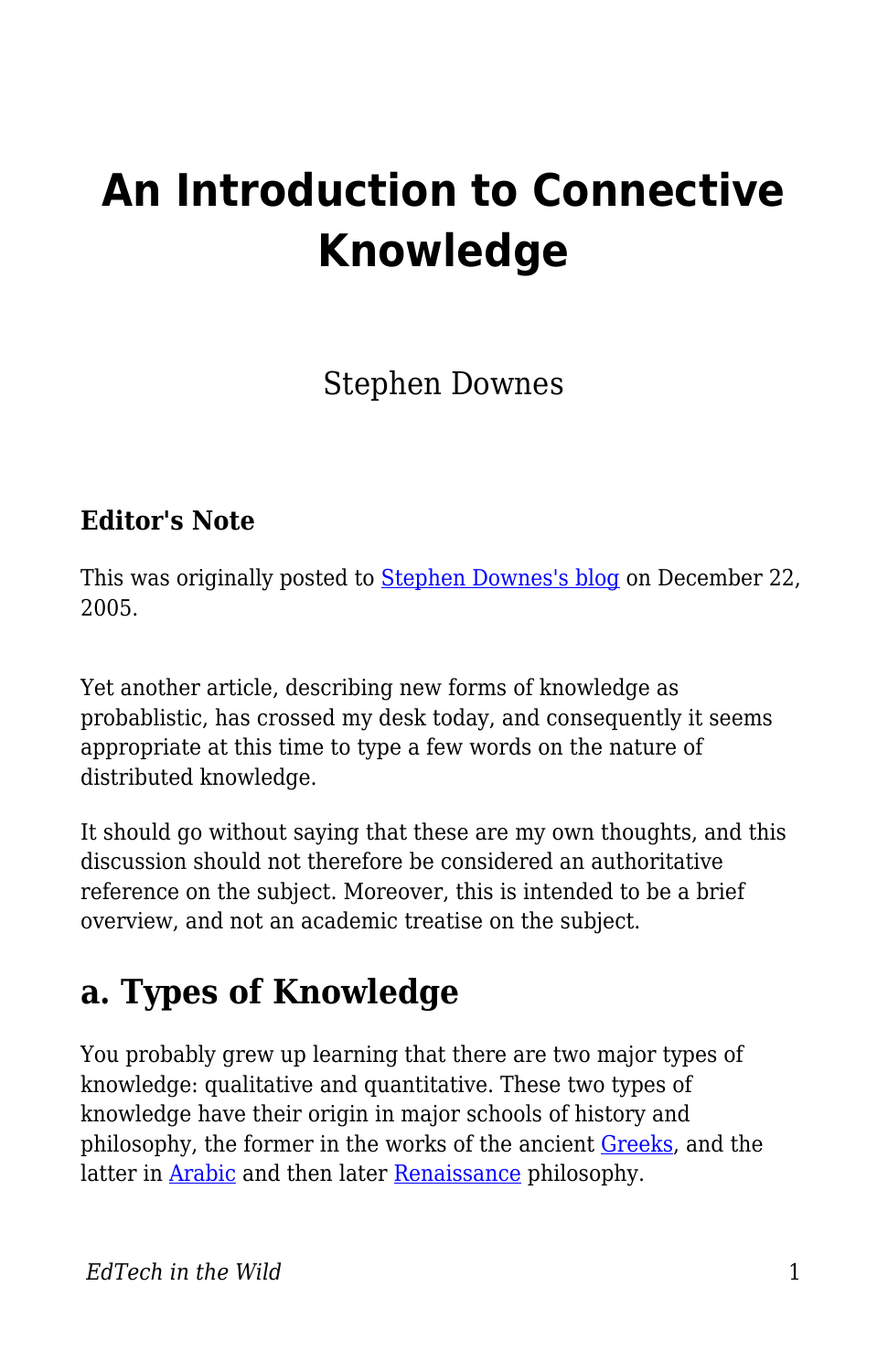Distributed knowledge adds a third major category to this domain, knowledge that could be described as connective. A property of one entity must lead to or become a property of another entity in order for them to be considered connected; the knowledge that results from such connections is connective knowledge.

This is more than just the existence of a relation between one entity and another; it implies interaction. A [relation](http://en.wikipedia.org/wiki/Relation) - such as 'taller than' or 'next to' - is a type of quality. It describes a property of the object in question, with reference to a second object. But the fact that I am, say, 'taller than' Fred tells us nothing about how Fred and I interact. That is something different.

This is why it is incorrect to represent distributed knowledge merely as a type of probabilistic knowledge. The logic of probability implies no connection between correlated events; it merely observes a distribution. A connected system will exhibit probabilistic characteristics, but it is not itself probabilistic.

Probabilistic knowledge is a type of quantitative knowledge. It is based on the counting of things (or events, or whatever) and of comparisons between one count and another (one needs only to read [Carnap](http://www.amazon.com/gp/product/B0006P9S8Y/qid=1135300010/sr=8-2/ref=sr_8_xs_ap_i2_xgl14/104-2666027-6354322?n=507846&s=books&v=glance) to see this clearly). A poll, for example, gives us probabilistic information; it tells us how many people would vote today, and by inference, would vote tomorrow. But the fact that Janet would vote one way, and I would vote one way, tells us nothing about how Janet and I interact.

Connective knowledge requires an interaction. More to the point, connective knowledge is knowledge *of* the connection. If Janet votes a certain way because I told her to, an interaction has taken place and a connection has been established. The knowledge thus observed consists not in how Janet and I will vote, nor in how many of us will vote, but rather, in the observation that there is this type of connection between myself and Janet.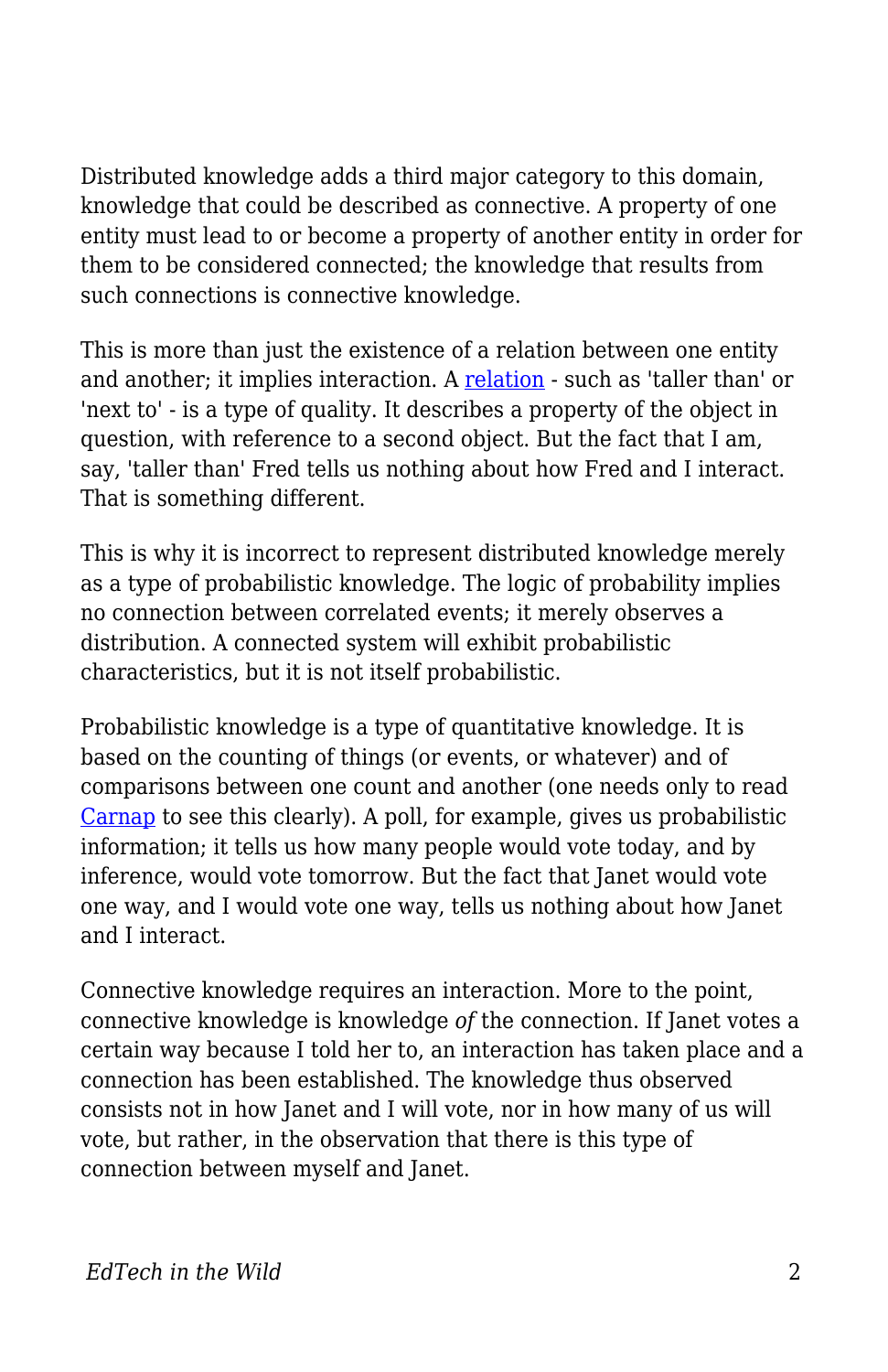#### **b. Interpretation**

What we 'know' about the world is irreducibly interpretive. That is to say, we do not through our senses and cognition obtain any sort of *direct* knowledge about the world, but rather, interpret the sensations we receive. This is true not only of connective knowledge, but of all three types of knowledge.

Consider qualities, for example. We take it as basic or atomic (see people like [Ayer](http://en.wikipedia.org/wiki/A._J._Ayer) for example) that a statement like 'this apple is red' represents a pure and unadjusted fact. However, looking at this more closely tells us how much we have added to our original sensation in order to arrive at this fact:

First of all, the apple itself has no inherent colour. [Colour](http://www.amonline.net.au/colour/) is a property (specifically, the wavelength) of light reflecting off the apple. In different coloured light, the apple will appear to us differently - it appears white in red light, for example, or grey in diminished light. Yet we say the apple is 'red' - standardizing our colour descriptions to adapt to the natural light that surrounds us day to day.

Second, our perception of the apple as 'red' depends on our organizing light patterns in a certain way. When I was a child, the [spectrum](http://en.wikipedia.org/wiki/Optical_spectrum) had six colours - red, orange, yellow, green, blue and purple. As an adult, I find that a seventh - indigo - has been added. It's not that a new colour came into existence when I was twenty, it's that our nomenclature changed. In a similar way, we can divide the colours of the spectrum in numerous ways: 'red', for example, can include shades as varied as 'crimson' and 'cherry'. Or '#ff0000'.

And third, when we say that 'the apple is red' we are drawing on our prior linguistic ability to use the words 'apple' and 'red' correctly and apply them to appropriate circumstances. Indeed, our prior knowledge often shapes our perceptions themselves: were you shown an apple in diminished light, so that all you could see was grey, and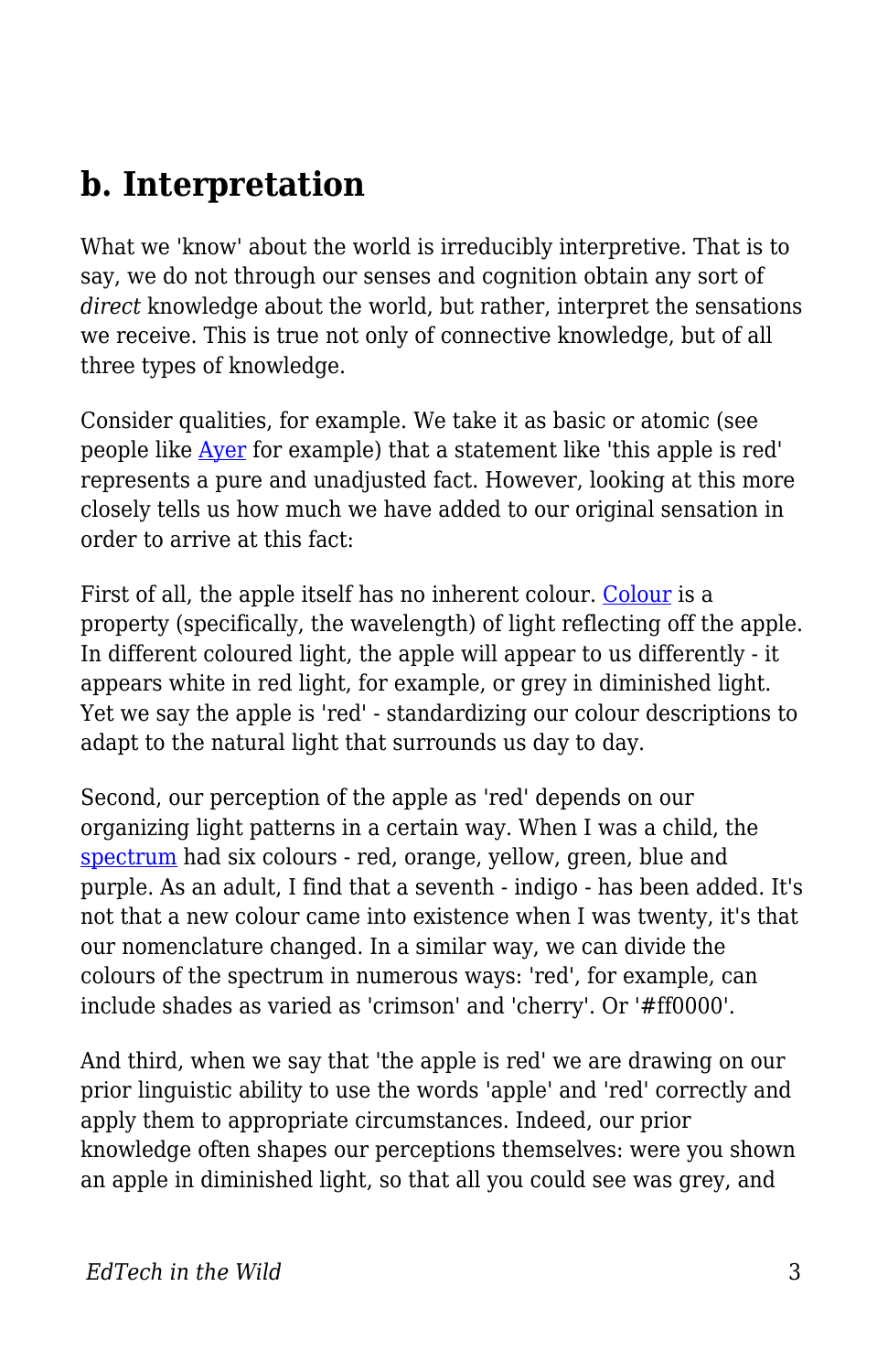asked what colour it was, you would still respond 'red' because of your prior expectations about apples and redness.

Less intuitively so, but equally clearly, interpretation applies to quantitative knowledge as well. It is easy to say that a sentence like 'there are twenty schoolchildren in the yard' is a basic fact, but this all depends on how you classify schoolchildren. Suppose, unknown to us all, one of the children had just been expelled; is our statement now false? Not obviously so. Perhaps one of them is over sixteen - is this person still a child (and hence, a schoolchild)? It depends on your point of view.

Quantification is essentially the enumeration of members of a category or set. Consequently, it depends crucially on how that set is defined. But membership in a set, in turn, is (typically) based on the properties or qualities of the entities in question. So such membership is based on interpretation, and hence, so is counting.

One might be tempted to say that even though applied instances of counting are based on interpretation, mathematics itself is not. But in my view, this too would be mistaken. For one thing, as people such as [Mill](http://www.amazon.com/gp/product/1410202526/qid=1135300332/sr=2-1/ref=pd_bbs_b_2_1/104-2666027-6354322?s=books&v=glance&n=283155) and [Kitcher](http://www.amazon.com/gp/product/0195035410/qid=1135300366/sr=2-1/ref=pd_bbs_b_2_1/104-2666027-6354322?s=books&v=glance&n=283155) argue, the rules of mathematics depend on empirical verification for their importance: we say that one plus one is two, not out of some innate sense of goodness, but because when we put one sheep together with another, we observe that there are two. Nothing but our observations prevents us from saying that one plus one is three, and in some contexts such a statement makes perfect sense.

#### **c. Emergence**

[Emergence](http://en.wikipedia.org/wiki/Emergence) is a hard concept, but at this point I can gloss it with a simple characterization: emergence is interpretation applied to connections.

There are two (equally valid) ways of thinking about this: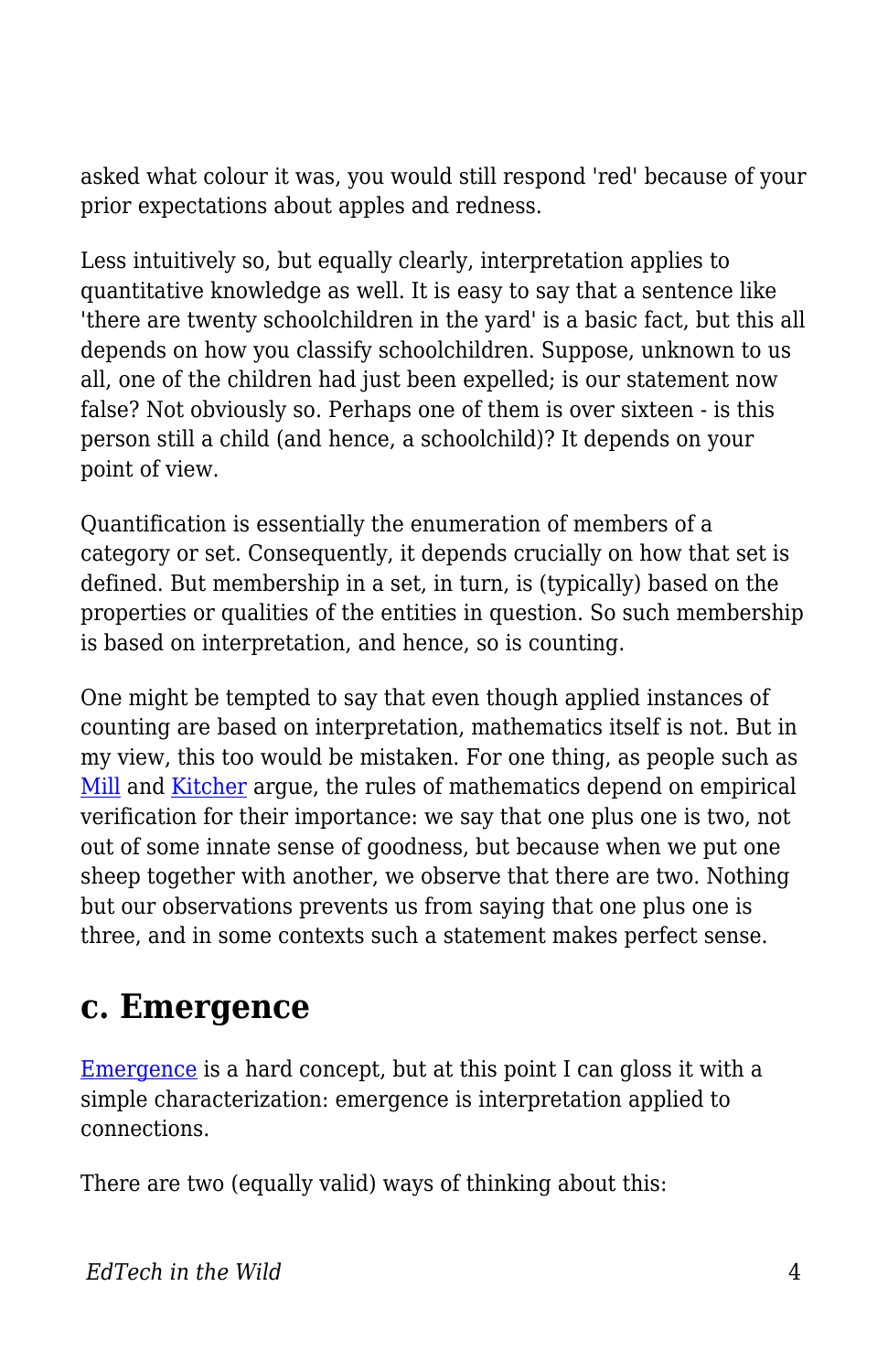First, we may perceive an actual set of connections linking a group of entities as a distinct whole. For example, when one domino topples another, and so on, in turn, and we observe this from a distance, we may observe what appears to be a wave moving through the dominos. The wave that we observe can be said to be an 'emergent phenomenon' - it is not a property of the dominos themselves, or even of the falling of the dominos, but of the connectedness of the falling because one domino causes the next to fall, we see a wave.

Second, we may perceive something as a distinct whole and interpret this as a set of connections. For example, when we look at the image of Richard Nixon on the television, we do not perceive the individual pixels, but rather, the image of a person. But our inference goes beyond merely the observation of the person; if asked, we would say that the appearances of the pixels are connected to each other, through the mechanism of having a common origin (Richard Nixon himself) and the mechanism of video broadcasting.

Emergence is fundamentally the result of interpretation. As mystics (and Spinoza) are fond of arguing, everything is connected. At a certain point, as the old saying goes, when a [butterfly](http://www.crystalinks.com/chaos.html) flaps its wings in China, the result is a thunderstorm in Halifax. But broadcasters in Halifax do not watch butterflies in China in order to predict the weather, because this connection will be of no use to them. Typically, they will look at more intermediate events, themselevs emergent properties, such as waves of air moving through the atmosphere (known locally as 'cold fronts').

In the same way, the observation of sets of connections between entities depends a great deal on what we already believe. That is why we see swans in clouds or [faces on Mars](http://science.nasa.gov/headlines/y2001/ast24may_1.htm) when, manifestly, there are none. We have brought our prior knowledge of connected entities to bear on our interpretations of these phenomena. As **Hume** would say, our 'perception' of a causal relationship between two events is more a matter of 'custom and habit' than it is of observation.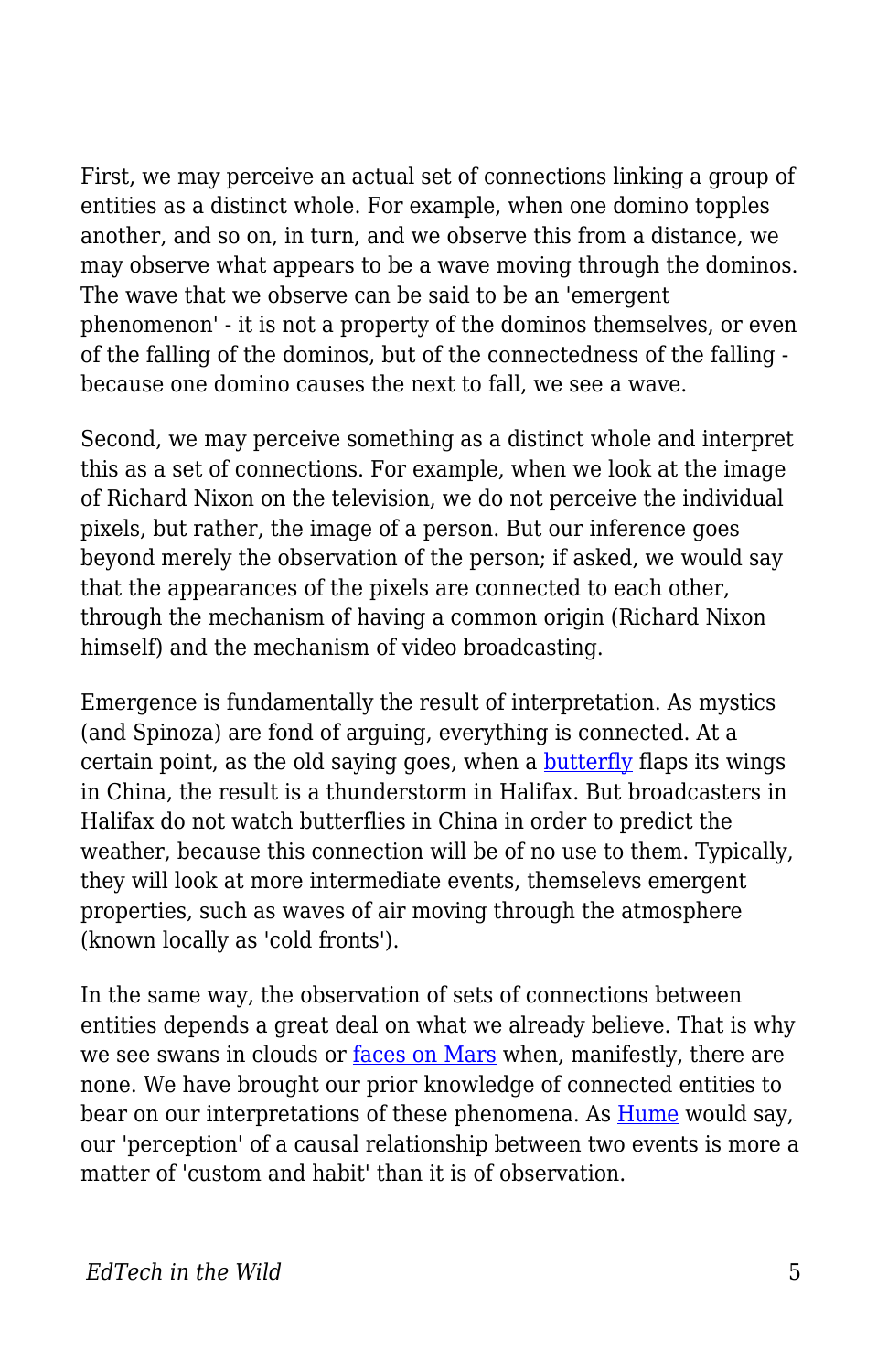### **d. Physicality**

We generally think of knowledge as being about facts, and about facts in turn as being grounded in an independent reality, a physical reality. Consequently, it is natural for us to say, for example, that when we see that something is red, that there is a physical basis for that statement, that even if we bring some interpretation to bear, there is some physical fact of the matter than makes the apple red, and not blue.

Certainly, were we not to think of things this way, we would be hard pressed to say anything about anything. Physicality provides us with a substrate on which to hang our interpretations, as [Kant](http://www.amazon.com/gp/product/0521657296/qid=1135300692/sr=2-1/ref=pd_bbs_b_2_1/104-2666027-6354322?s=books&v=glance&n=283155) would say, a necessary condition for the possibility of perception. Physicality moreover offers us a means of sorting between what might be called 'correct' interpretations and 'misperceptions', between reality and a mirage.

All this may be the case, but nonetheless, there is nothing in our interpretations that is *inherently* based in physical reality, and hence, nothing that precludes our discussion of them without reference to this foundation. Indeed, this has been enormously useful in other domains. Despite the empirical basis of mathematics, it is much more productive and useful to refer to quantity without reference to the physical entities being counted, to (in other words) think of quantity in the abstract. The same is true of quality. Thinking of quality in the abstract leads to Aristotle's [syllogisms](http://www.philosophypages.com/lg/e08a.htm) and the basis of categorical reasoning.

Moreover, non-physical entities may have (or be attributed) properties that are themselves (on this theory) based in physical properties. In our ideas and dreams, we think of vivid colours and large numbers. And the ideas are transferable. Consider the concept of '[purple prose](http://www.debstover.com/purple.html)' - an expression which is in all cases either meaningless or false, yet of significant utility and meaning.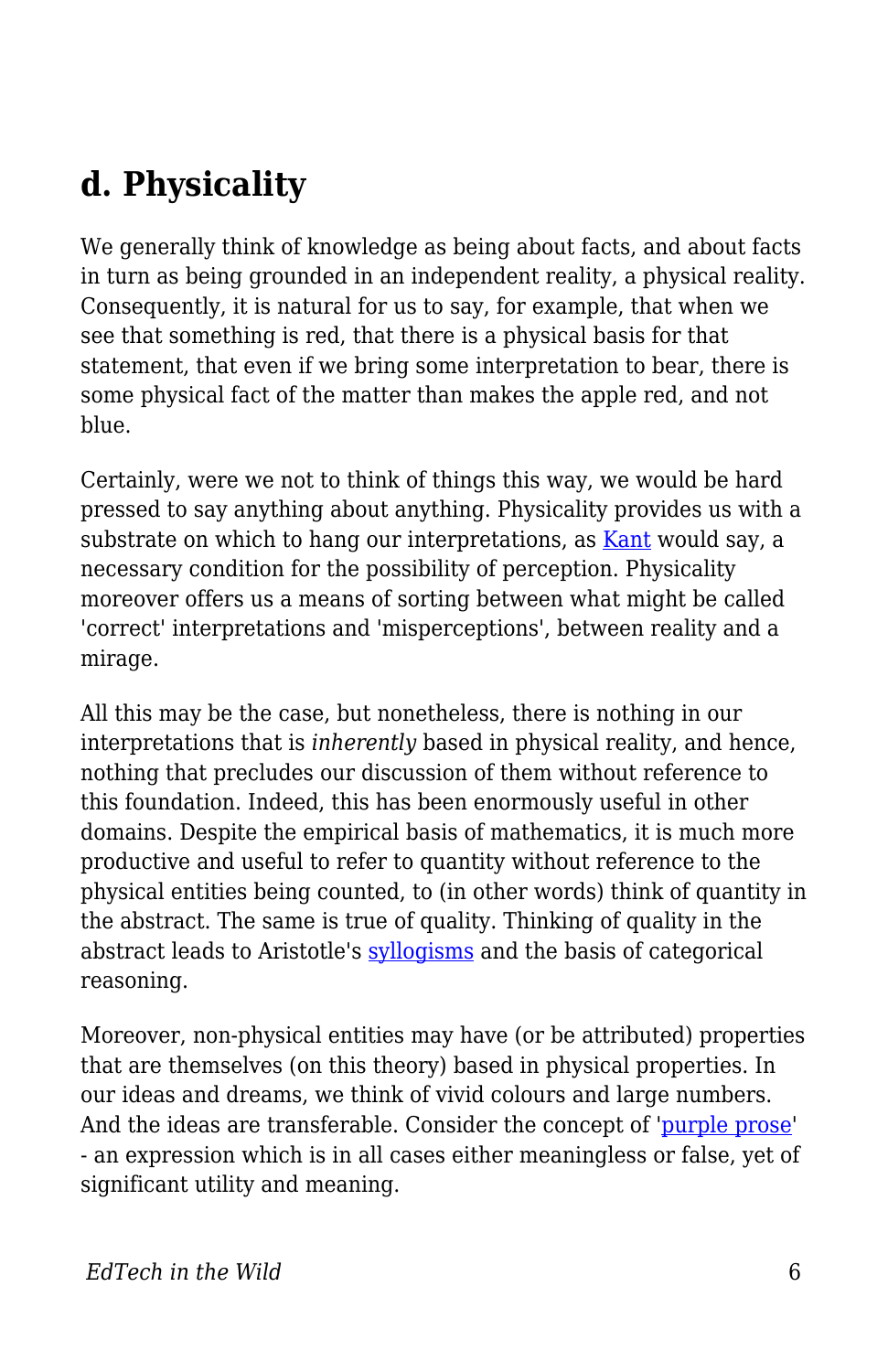What is to be learned from this? That the entities in the various categories of knowledge - be they properties or numbers - are themselves *not real*. When we talk about 'redness', we are not talking about something that has an independent, concrete existence in the world, but rather, in something that exists (insofar as it exists at all) only in our own minds. When we talk about the number 'four', we are not describing some **Platonic entity**, but rather, nothing more than our own thoughts or sensations.

That does not make them less 'real'. Our perception of the colour 'red' is as real as any phenomenon in the world. It is merely to distinguish between the perception, which results from a complex of factors, from the physical entity, which ostensively caused it.

In a similar manner, our interpretations of connections is distinct from the actual set of interactions that may exist in the world. Consider, for example, [conspiracy](http://en.wikipedia.org/wiki/Conspiracy_theory) theories - the postulation of a complex and interrelated set of people and events leading to the conclusion that someone is out to get you. Such theories, notoriously, have no basis in the physical world. But they may nonetheless be contemplated, and discussed, and passed along, as though they were real. And the experience of a conspiracy theory may be, to the perceiver, every bit as real to the person having the experience.

There is a tendency on the part of readers, whether of [talking about](http://www.amazon.com/gp/product/0393041425/qid=1135301061/sr=2-1/ref=pd_bbs_b_2_1/104-2666027-6354322?s=books&v=glance&n=283155) [crickets, or of](http://www.amazon.com/gp/product/0393041425/qid=1135301061/sr=2-1/ref=pd_bbs_b_2_1/104-2666027-6354322?s=books&v=glance&n=283155) [Shirky](http://www.shirky.com/writings/powerlaw_weblog.html) talking about power laws, to represent connections as something 'natural' and 'real' that is simply 'out there' - as though what is said about networks of connections represents some immutable law of nature. Quite the converse is the case; our understanding of the existence of connections, and the nature of the networks they form, is something we bring to the table, an interpretation of what we think is salient.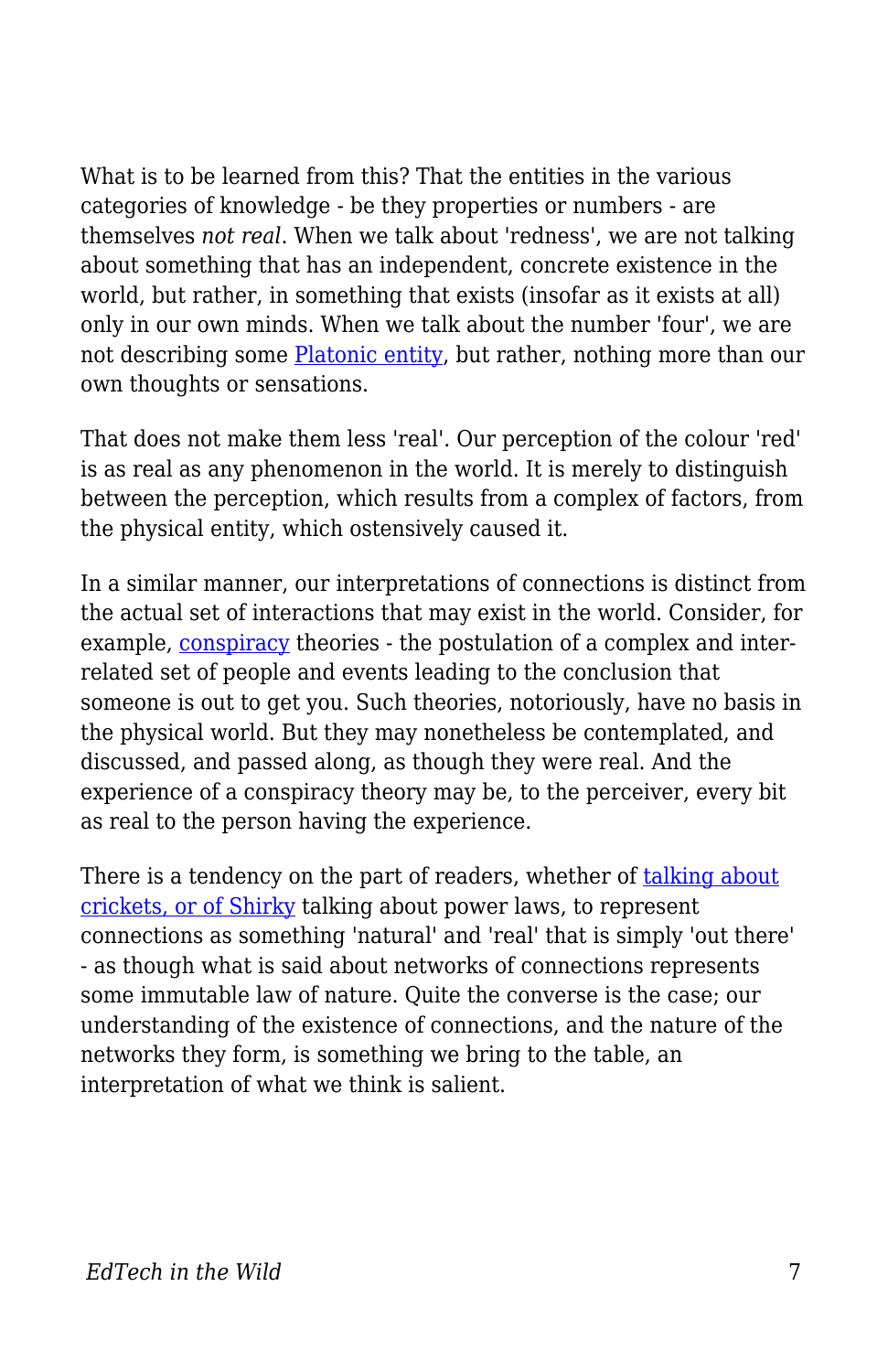#### **e. Salience and Inference**

Our knowledge consists of interpretations of perceptions, which are in themsleves distinct from any physical reality that may have caused them. In this sense, one might say that these interpretations are 'constructed' - that is, they are the result of some mental or cognitive process, rather than something that comes delivered to us already assembled.

Inference is, broadly speaking, the manipulation of these bits of knowledge, in the abstract, to produce new bits of knowledge. In our mind, for example, we can postulate that if a red light is added to a yellow light, the result will be an organce light. Or that two sheep added to two sheep will result in four sheep. Often, subsequent perceptions will confirm such predictions, thus leading us to rely more greatly on the manipulations that resulted in them (and less greatly on manipulations that did not result in them, though the human mind is notoriously fickle in this regard).

All such inferences, however, are the result of a complex process of selecting what might be called the most 'salient' data. The counting of sheep, for example, is of utility only to people who own sheep (or are reading philosophy papers). Normally, during the course of our everyday lives, we have little need to count sheep, and so for the most part we ignore the actual number of sheep present to us at any given time. In a similar manner, when we perceive an orange light, we do not typically view it as a confirmation of the idea that red and yellow make orange. Unless we are visual artists we see it merely as an instance of 'orange'.

Our inferences, therefore, are based on salience, where salience may be thought of as the importance, relevance or vivacity of some property or perception. We 'pick out' those perceptions that will be of use to us, and disregard the rest. This is not often even a conscious process; it is based in part on innate reactions (such as jumping when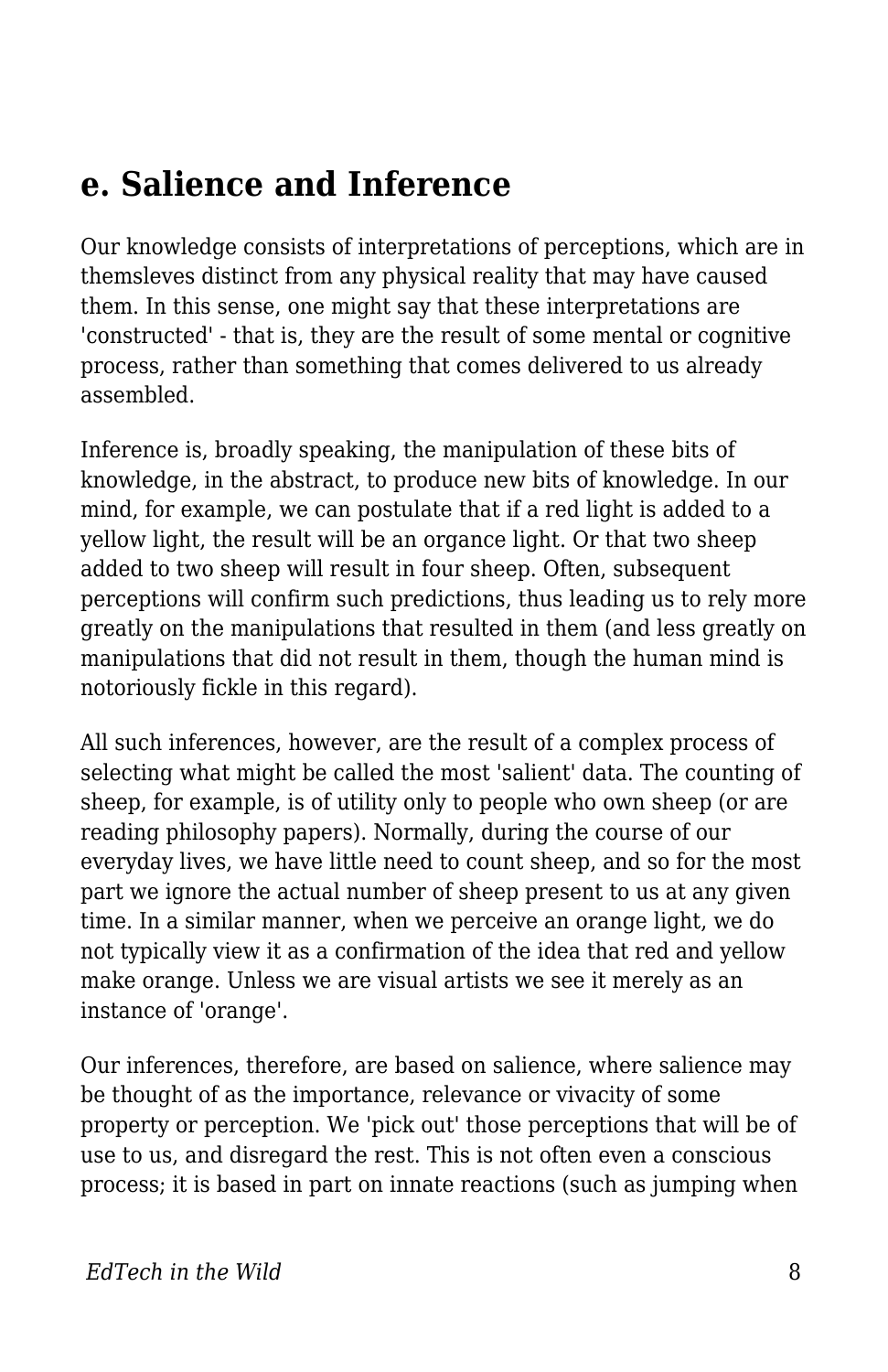we hear a loud sound) and largely on prior expectations. Our past knowledge has led us to recognize that something that looks and sounds like a tiger is something we should pay attention to, and so our inference engine kicks into high gear.

In the same way, some connections are more salient than others. Think about your sense of place or location. It is centered on the city or town in which you are located, the streets spreading out from you in a pattern unique to your position. Change your location, and your map of the world changes with it; WalMart, which was once 'two blocks away', is now 'one block away'. Or consider your circle of friends: again, you are at the centre, with your closest associates at near proximity, with acquaintances more distance. Your friend, however, will count a different set of people as being most proximate, and others, including some you hold more close, as more distant.

Things become even more complex when considering the mind. We know that the mind is a massively connected set of neurons, but where is the point of view from which we regard these connections? While we can consider the bird's eye view in the abstract, and speak dispassionately about the [hippocampus](http://www.psycheducation.org/emotion/hippocampus.htm) or the [corpus callosum](http://www.indiana.edu/~pietsch/callosum.html), we cannot adopt such a frame of reference with respect to our own thinking. And yet, it seems manifest that there *is* a point of view with which we regard our own mind; it is the essence of conscious thought, that we are aware of our mental processes at the same time we are having them.

Again, it is that which is most salient that comes to the fore here. You may have mental representations of hundreds or even thousands of people but, if you are enamoured, be thinking only about one. Your body consists of millions of nerve ends, but if you have a toothache, your attention is focused only on those few related to the tooth. In a similar manner, it is only your most active and your most consistent thoughts that intrude on your consciousness, and it is through the lens of those thoughts that you interpret phenomena (and through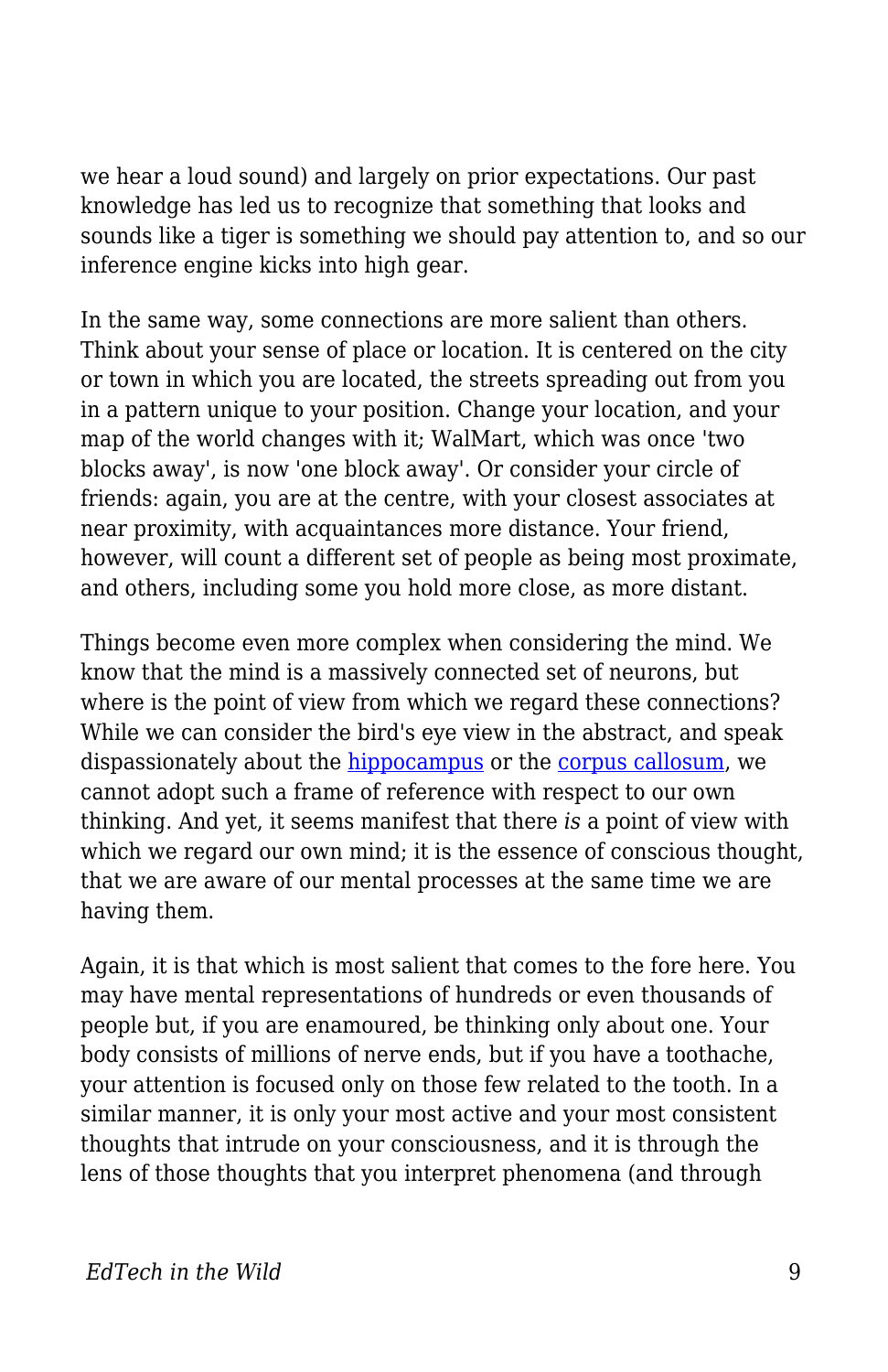phenomena that you have those thoughts).

Inference is the observation of salient similarities among thoughts and perceptions. It is the recognition of common properties - qualities, quantities and connections - among varied perceptions, and the consequent drawing of connections between those entities, and between other properties of those entitites. Seeing that two sheep and two sheep make four sheep, you are led (via the salience of quantity, and the newly found salience of cows) to contemplate the idea that two cows and two cows might make four cows.

### **f. Associationism**

This process of inference has a history in philosophy under the heading of 'associationism', a type of reasoning associated with (until the advent of logical positivism) empirical philosophy and people such as Hume and Mill.

The central idea of associationism is this: two things that are relavantly similar become connected in the mind. This connection or association in turn allows knowledge about one to be inferred of the other. Thus, if we experience one tiger-like creature, and it tried to eat us, then if we see a relevantly similar tiger-like creature, we are led (as hume would say, naturally and senselessly) to believe that it will try to eat us as well. Eventually, a complex of beliefs about tigerlike creatures is formed, and some indeed become strong enough to allow us to contemplate a new (and dangerous) category of entity, given the name 'tiger'.

Various types of associationism exist, from association of impressions postulated by Hume to the similarity of phenomena described by Tversky. Two major types of associationism are relevant to us here:

The first is simple associationism, sometimes known as 'Hebbian associationism', which is postulated to be (and probably is)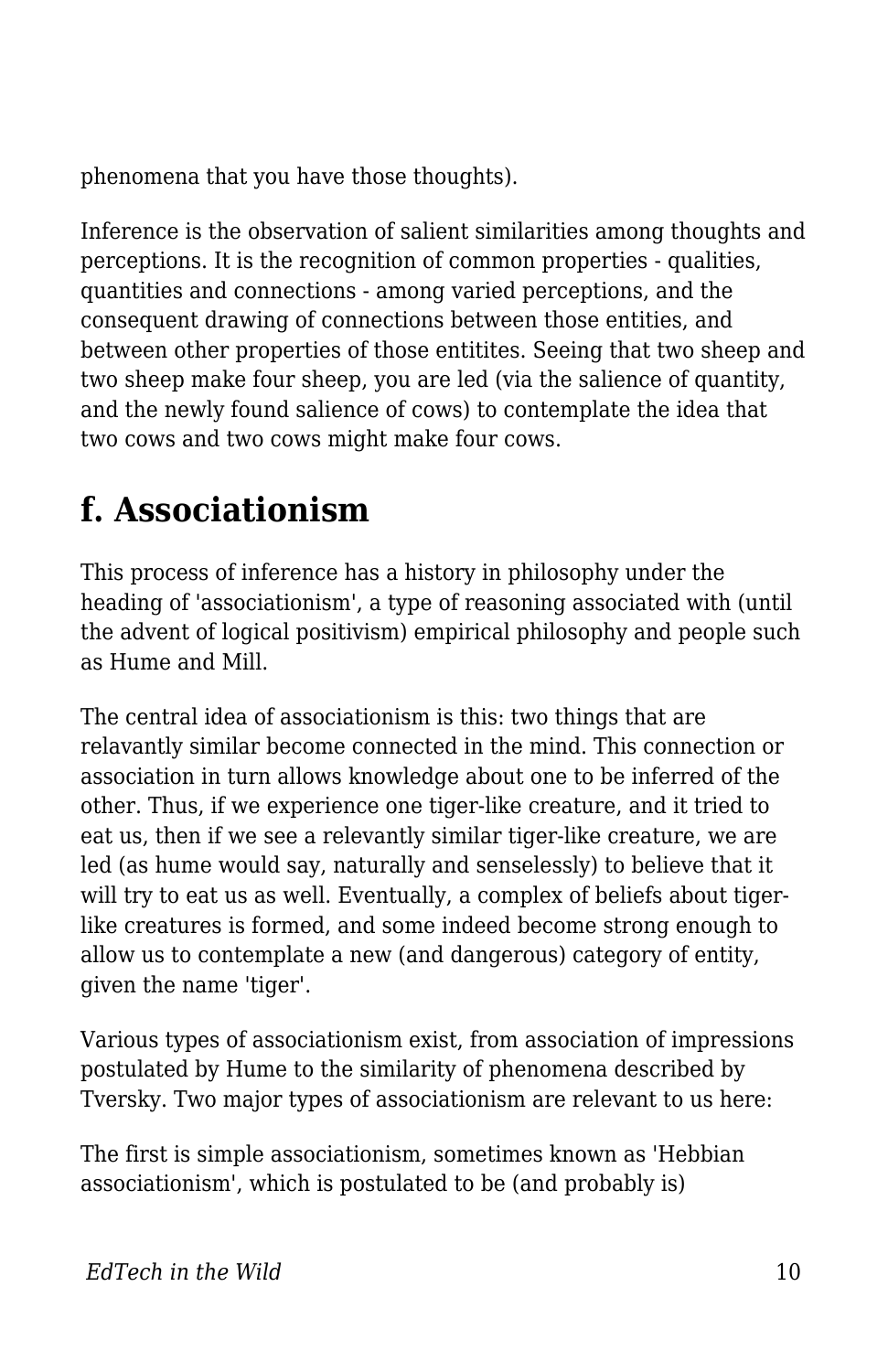foundational in the forming of neural connections in the mind (its applicability to the world outside the mind is much less evident). The principle, specifically, is that if two neurons fire at the same time, a connection will tend to be formed between them. This is, of course, an 'all else being equal' hypothesis: the neurons have to be the sort of neurons than can form connections, there needs to be some sort of proximity between them, and they need to be (computationally and physically) compatible with each other. A lot like a love story.

The second may be classified under the (inaccurate) heading of Boltzmann associationism. Derived from the idea of the [Boltzman](http://www.cs.hmc.edu/claremont/keller/152-slides/590.html) [machine,](http://www.cs.hmc.edu/claremont/keller/152-slides/590.html) this sort of associationism is an expression of (something like) thermodynamic forces. Think of it as the network attempting to settle into a 'balanced' or 'harmonious' state. The idea behind Boltzman associationism is that a certain amount of energy applied to a system will create a certain amount of kinetics - in other words, your brain goes on thinking even though its not receiving input. In the absence of external influences to cause Hebbian connections, the brain settles into a (thermodynamically) stable configuration.

Whether such modes of associationism, or any other method of connection-forming, is at work within any particular system, is a question for empirical observation. Probably, in any given system, it will be a combination. And as before, in addition to specific connection-building mechansisms, there will be a requirement for enabling factors, such as proximity.

We understand similarity well enough with respect to quality and quantity. Things can be more or less alike - large, round and orange, say. And we can see how though this similarity how an association can be formed - our perception of (what we interpret to be) orange phenomena leads us to draw an association between them. Quantities, as well, are associated: we have never experienced a rainfall of six inches of milk, but we can easily imagine what it would be like, based on our experiences with six inches of water.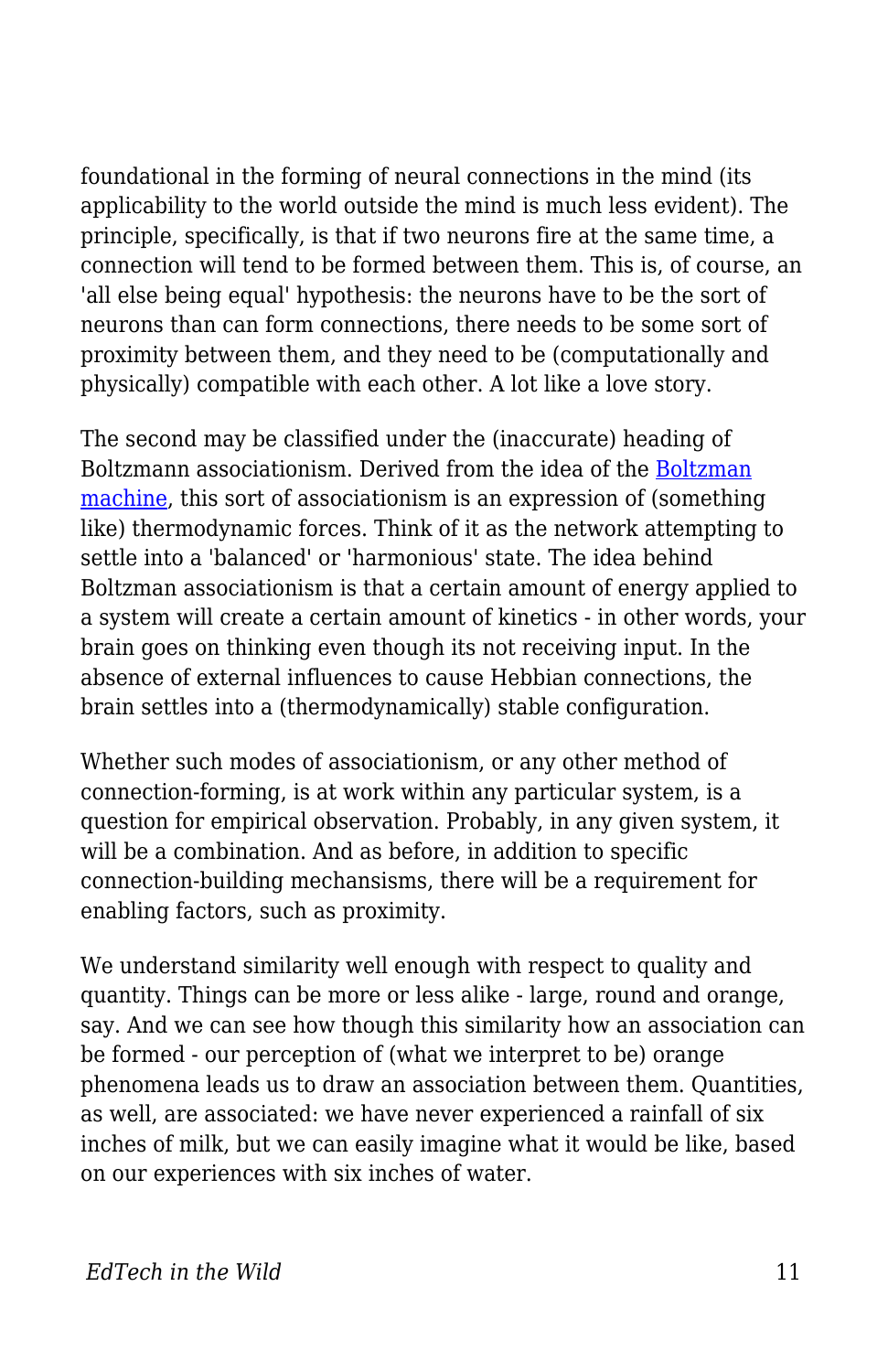In the case of connections, the concept of similarity is less intuitive, but breaks into two major categories:

First, we can say that two entities are connectively similar if they share connections with the same set of entities. For example, Michael and I may be connectively similar, even if we have never met, if we share the same group of friends. Of course, such a similarity makes it more likely that a connection would form between us: but it is important to note the directionality here. The similarity preceeds the connection.

Second, we can say that two entities are connectively similar if they share similar sets of connections. For example, Paul and Michelle may be political activists, but working for different political parties. In such a case, they will share the same *types* of connections, but with different sets of friends. Such sets of connections are (more of less) *isomoprphic*. It is worth noting that this isomorphism will tend to lead to a connection between the two groups (political paries tend to interact with other political parties, but much less so with hockey teams) which in turn again leads to connections between the members.

#### **g. Distribution**

At this point we reach a central concept of distributed knowledge, that of distribution itself.

In the previous section we looked, a bit glibly, at the possibility of political parties interacting with each other. And this is a concept we can intuitively grasp; we see it every day in political debates, in the legislature, and as represented in political polls and newspaper articles.

But a political party is not (per se) a self-contained entity: it is an assemblage of individual people where these people are connected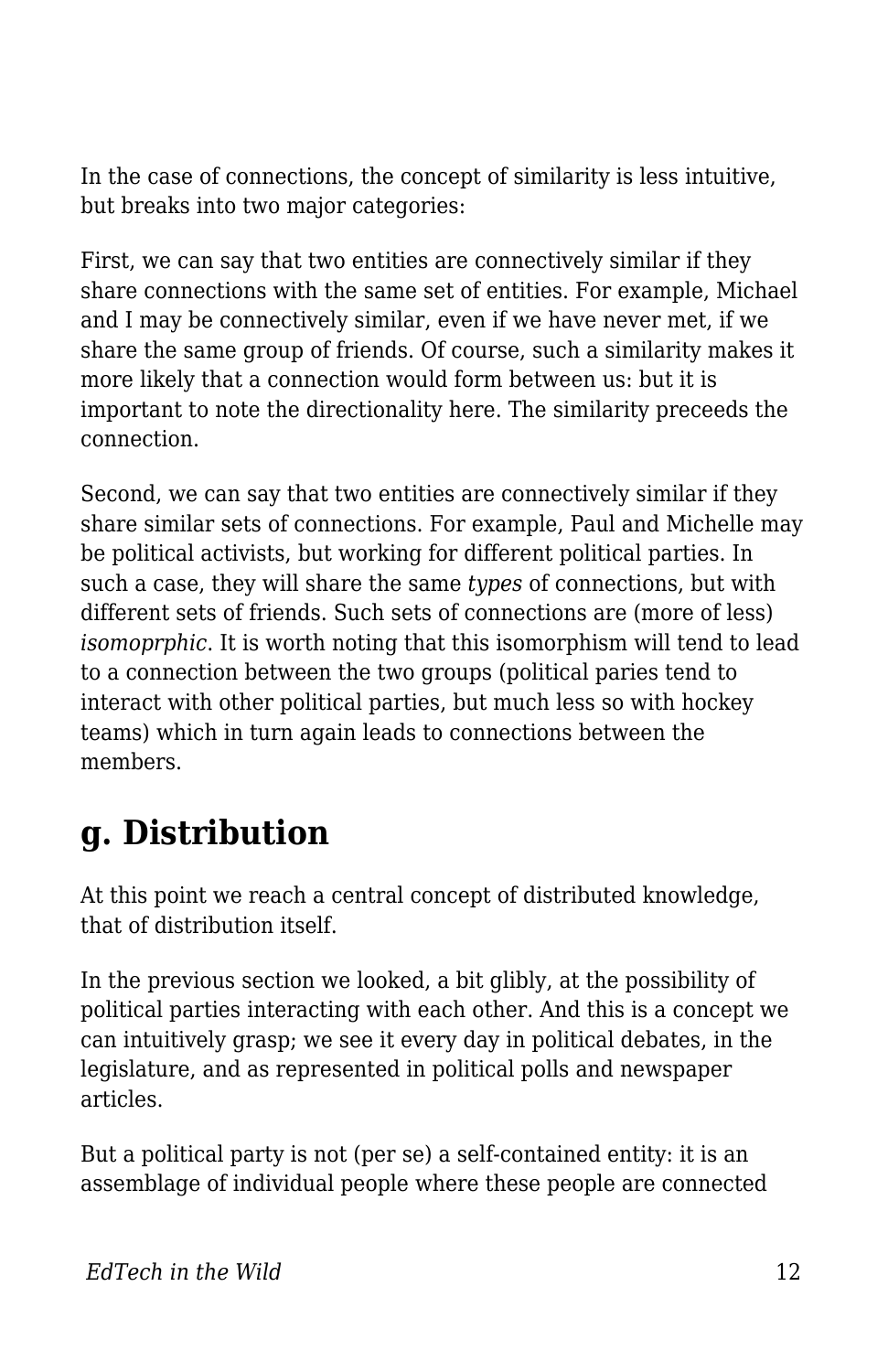through some sort of common process (usually but not always involving a commonality of belief and participation in a membership process, such as signing a membership card and paying five dollars, along with an organized and often guided set of interactions between the members, such as are evidenced through a primary process or political convention).

The political party is a distributed entity. What is important to note is that it is *more* than merely a collection of associated or even similar people. A group of people, even if they all hold the same beliefs, and even if they all know each other, does not constitute a political party. Nor is it a question of quantity: a group of five people may constitute a (very unpopular) political party, while a very large group may not have any political existence at all. What makes a political party (and similar entities, such as corporations, hockey teams and university faculties) is the set of *connections* between its members, the existence of which is often manifest and recognized with special documents and legal standing.

It's a nebulous concept. The political party does not exist, is not contained, in any of its members, nor is it a mere aggregation of the properties or number of its members, but it would not exist without its members. The existence of the political party is *distributed* - there is no single place it could be said to be, but many places in which its existence could be said to be manifest. Each member forms a part of the political party, but they are not a miniature version of the party as a whole. The properties of the party are separate and distinct from those of the members.

We have here once again reached the concept of emergence, but from a different direction. Any property the political party may have is an emergent property. Consequently, it is a property that exists (in our minds) solely by virtue of it having been recognized or interpreted as such (which is why we have a formal process of 'recognizing' political parties). And yet, while this property depends on the constituent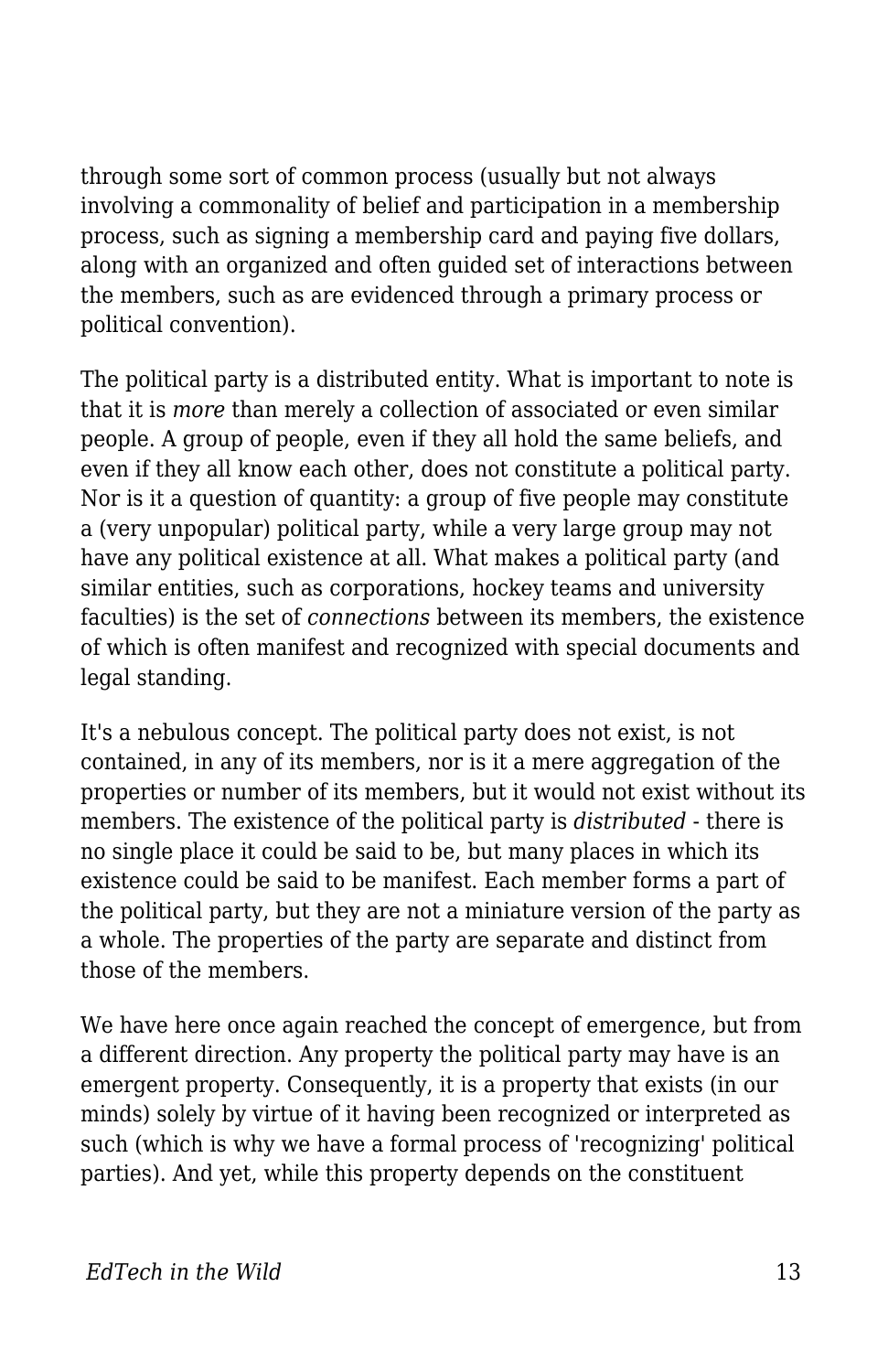members, it is not in turn a property of the members (Davidson calls this '[supervenience](http://www.artsci.wustl.edu/~philos/MindDict/supervenience.html)'). The emergent properties of a distributed entity exist solely as a consequence of the *organization* of its parts, and not its membership, and specifically, from the fact that these parts are connected in a certain recognizable way.

Strictly speaking, every entity in the world is a distributed entity (save, perhaps, indivisible subatomic particles - and (in my view) these may exist only by virtue of a reverse distribution, consisting entirely of entities that are *larger* than they are, much like a point in a [moire](http://www.exploratorium.edu/snacks/moire_patterns.html) [pattern](http://www.exploratorium.edu/snacks/moire_patterns.html) - but this is *very* speculative). Every entity is composed of additional entities, and the properties of the entity in question are not all mere reflections of the smaller entities, but rather, unique properties, that come into existence because of the organization of those entities. Thus the same collection of carbon atoms may result in very soft charcol or a very hard diamond.

When we speak of one of those properties, therefore - say, the hardness of a diamond - there is no *place* that we can point to where this property is located. There is no specific instance of the hardness of the diamond, save in our perception and interpretation that carbon atoms, when organized *this* way, are what we call 'hard'. The property of being hard, in addition to being distributed across the carbon atoms that constitute a diamond, in addition exists only as a result of our perception of it. Strictly speaking, were there no perceivers to recognize diamonds as being 'hard', there would be no 'hardness' for diamonds to have.

### **h. Meaning**

Above, we discussed the possibility of considering properties separated from the physical entities that are instances of them. Thus, for example, we can think of 'red' without thinking of a 'red thing'. At the time, we said that it does not follow that there is any specific entity such as 'redness'. But now we have to ask, in what does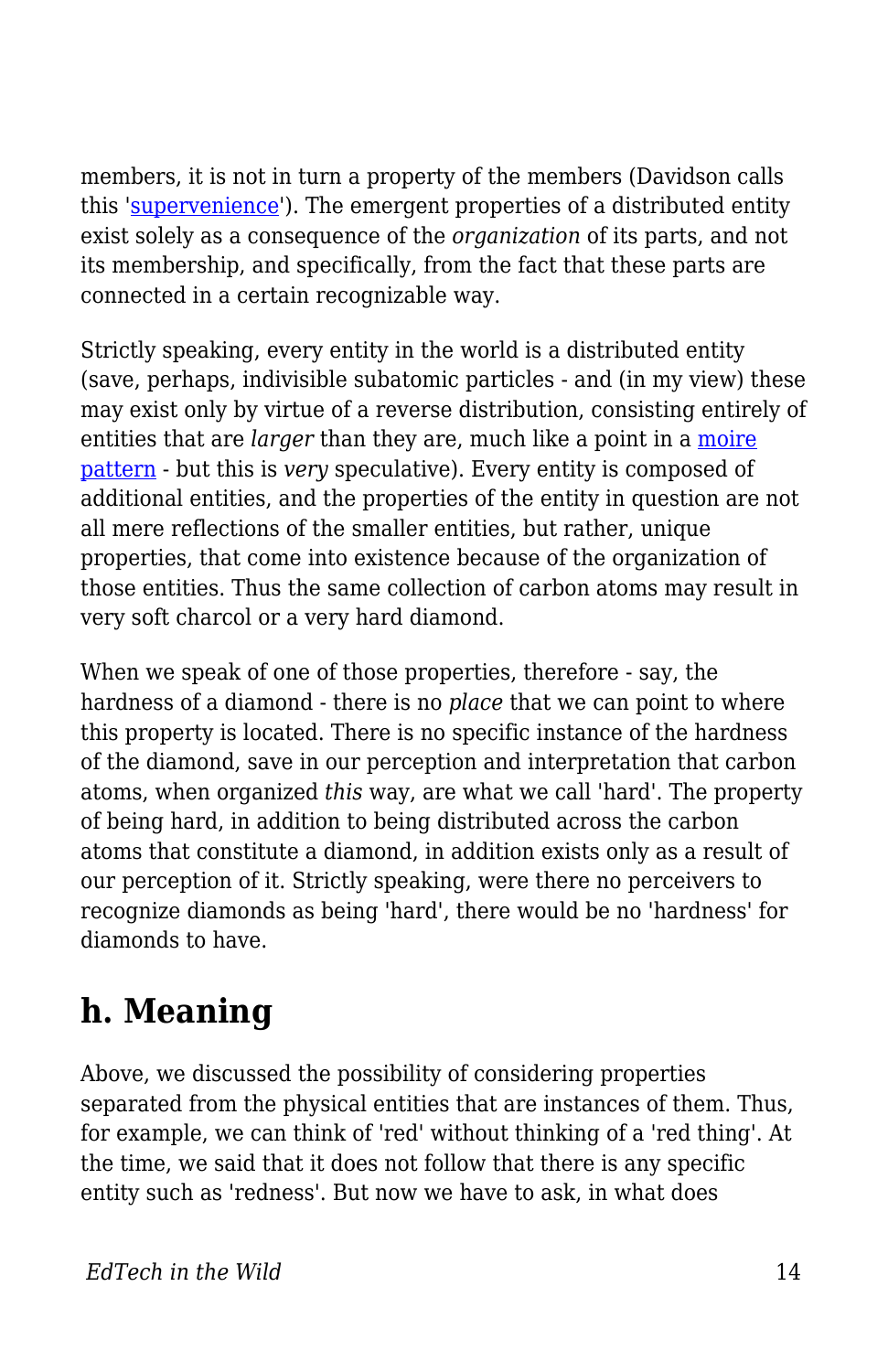'redness' consist. Because there is a sense in which 'redness' is real: it is something we all understand, a concept that is useful in our daily lives. The sentence, "This photo needs more redness" is not something we would immediately dismiss as nonsense.

The concept of 'redness' is an example of distributed meaning. There is no particular place we could point to where the 'meaning' of 'redness' is located. Indeed, that we have a concept such as 'redness' in our minds is in itself only something that we could know through interpretation of the myriad patterns presented in our consciousness and our behaviour. No doubt we have numerous other similar concepts, however, because they are not salient - because they never play a role in higher order cognitive behaviour - we do not recognize them. We are, in a sense, blind to them, until through some process (such as a Rorschach test) they are searched for and observed.

In a sense, having the concept of 'redness' in our own mind is similar to having 'liberal' as a description of a political party. low-level subsymbolic concepts exist in our minds - collections of connected neurons that themselves do not have meaning we would recognize, but which in combination eventually form higher-order structures that do correspond with the meanings of words (or melodies, or icons, etc), such as 'redness'. Saying that we have the concept of 'redness' in our mind is to pick our a particularly salient set of collections of connected neurons.

We can understand intuitively how the meaning of a word is distributed in this way if we reflect on the meaning of a specific word. For example, consider the word 'Paris'. We would at first blush take this word to refer to - and be - something concrete and definite, a city in north-central France. But the use of the word 'Paris' conjures different associations for different people. For example, 'city', 'France' and 'Eiffel Tower'. And some people think of plaster, other people think of Hilton, other people think of the left bank, other people think of Kurt Vonnegut.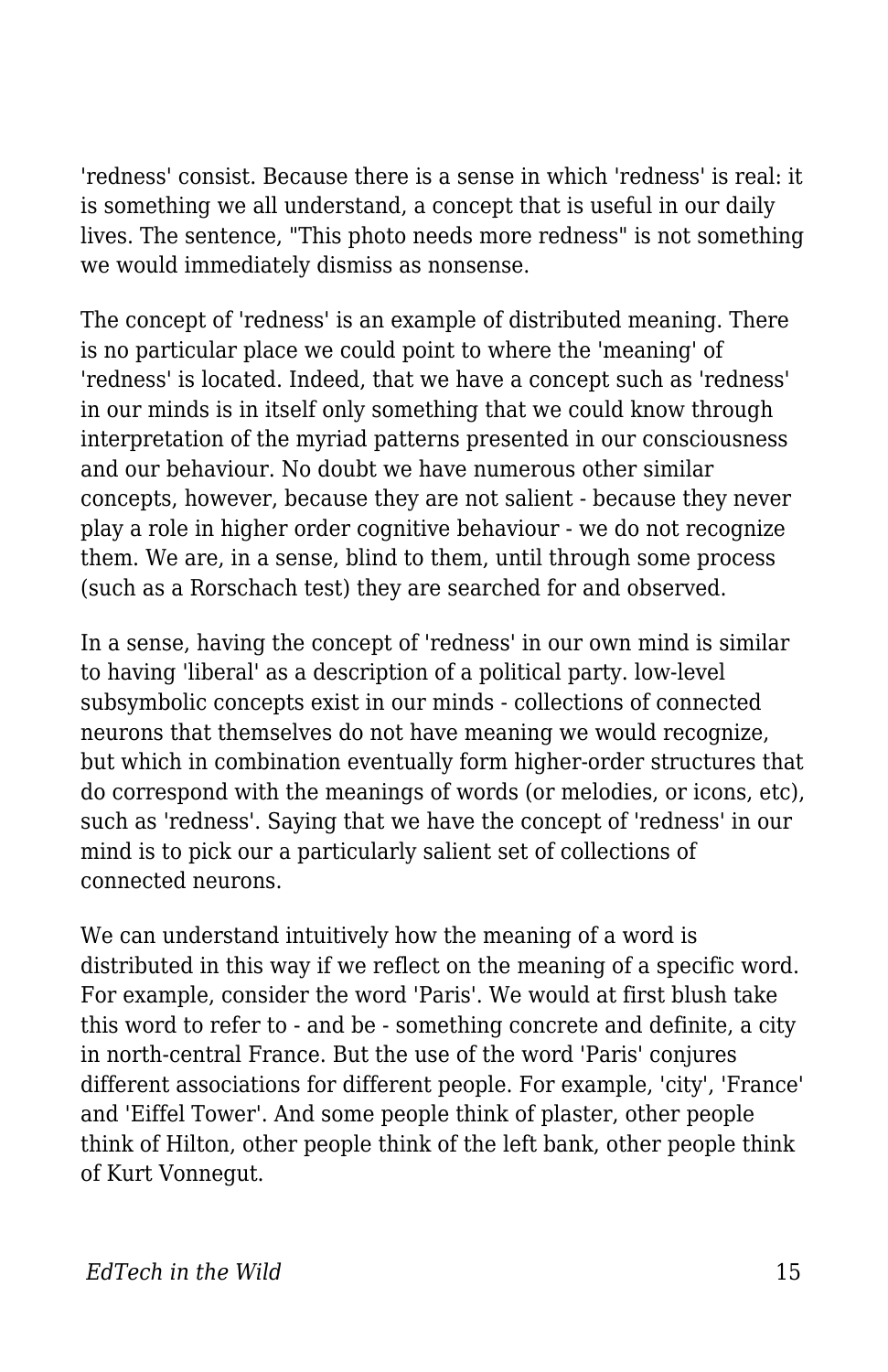But more: when we say that the meaning of the word 'Paris' is distributed, what we mean in addition is that the meaning of the word is *constituted* in part out of the same elements that constitute the meanings of these other words. We might say (loosely) that the connection between subsymbolic entities A,B,and C constitute the meaning of 'Paris', while the connection between B,C and D gives us the meaning corresponding to 'plaster' (obviously this is a vast oversimplification). When the meanings of words are distributed, the basis of their meanings - the smaller subsymbolic entities that make up the meanings - are *intermingled*. In a certain sense, you *can't* understand what 'Paris' means unless you at the same time understand what a set of other words, and indeed, other concepts (such as 'naming') mean.

This may seem like a hard, even impossible, concept, but it is one that we work with and manage every day. One might ask, for example, "where is Edmonton?" The answer to that question does not exist as some sort of determinate, singular entity; it is mixed in with a variety of other concepts. "Edmonton is in Alberta," we might answer, which draws the concept of 'Alberta' into our understanding. "Edmonton is in the Palliser Triangle," a geographer might say, which in turn draws in another set of associations as part of the answer. Edmonton is at latitude 52 north, a cartographer might respond, involving in our underlogiststanding the nature and employment of Cartesian geometry. The answer to the question 'where is Edmonton' and the meaning of the word 'redness' are of a similar nature, entrenched in a complex and interwoven networks of other meanings.

#### **i. Shared Meaning**

From the writings of people like Wittgenstein we get the idea that meanings, in the truest sense, exist only when they are shared by a community of speakers. Wittgenstein even went so far as to say there could be no private language, that meaning is possible only if it is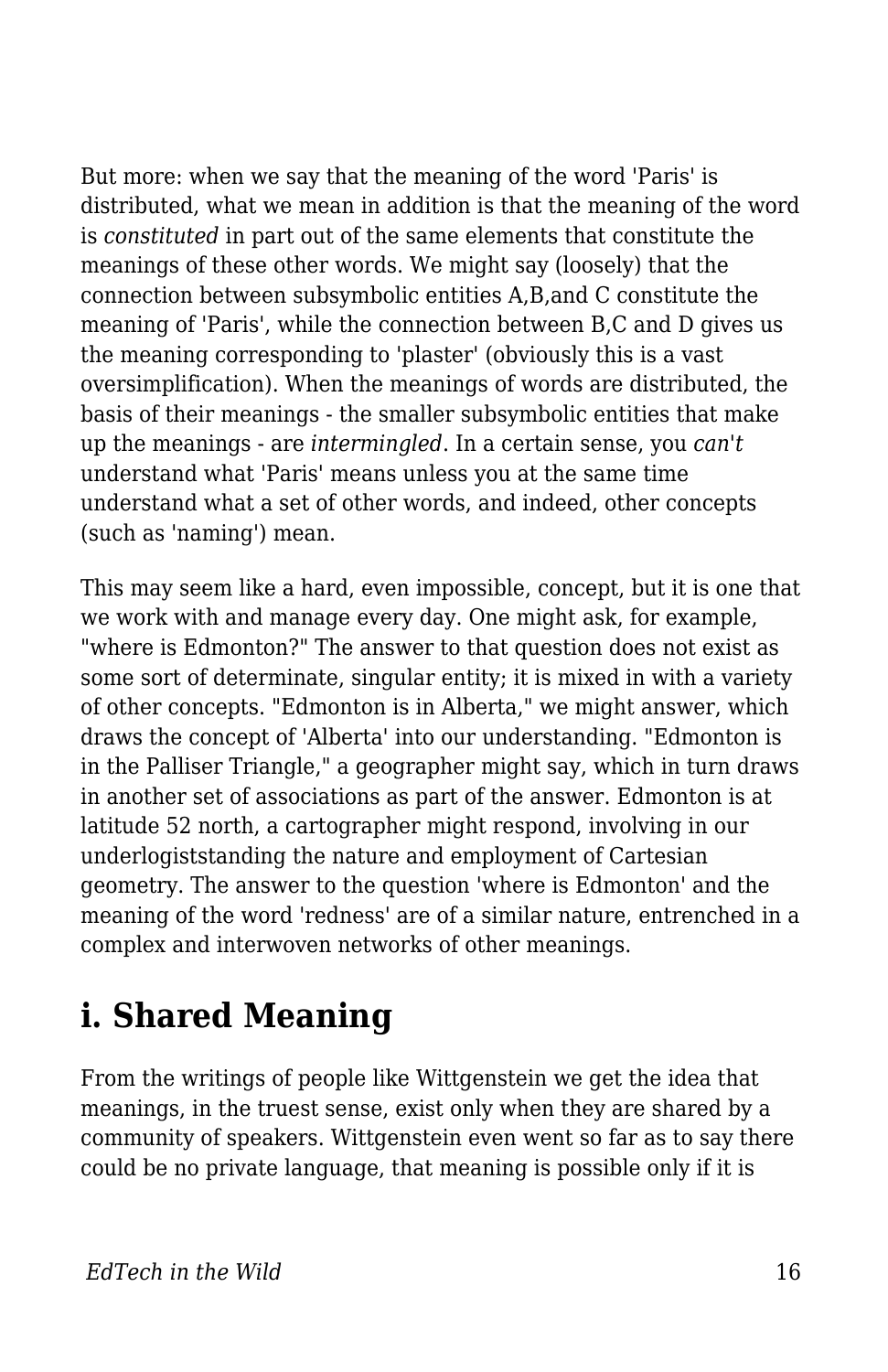shared publicly.

This strikes many people as wrong because they think of meaning as reference or (following Kripke) following a necessary order of things in the world. The Tarski definition of truth - "'Snow is white' is true if and only if snow is white" strikes an intuitive chord with people, as it establishes an observable empirical basis in the meanings of words.

And indeed, it is our common experience of an independently existing physical world that also leads us to such intuitions. Never mind old folk tales like "The Eskimos have 22 words for 'snow," the fact remains that when an Inuit says 'snow' and when a Brazilian says 'snow' they mean the same physical entity, specifically, crystalline H2O.

And yet - an Inuit would say 'snow' in Inuktitut, and a Brazilian in Portugese, and the words in these two languages are different, and reflect different interpretations of reality. Languages are not isomorphic (Chomsky notwithstanding). The basis of English structure lies in the distinction between myself and the other, while in the French it is myself, my body, and the other. Neither is factually incorrect; snow is 'white' in each instance, and yet meaning diverges (or may diverge; as Quine says, we can't know for sure).

Meaning, for Wittgenstein, is established in the *act* of communicating. From the perspective of the current discussion, we would say something like this: the shared meaning of the word 'Paris' is an emergent property of the set of specific interactions between people involving the use of the word 'Paris' or of words accociated with the word 'Paris'. Or as Wittgenstein said it, "Meaning is use."

It is important at this juncture to understand that this account of meaning does not contradict, nor even compete with, the account of meaning given above. Just as we can examine two different people to find different meanings of the word 'Paris', so also can we examine two distinct types of entity - a person and a society - in order to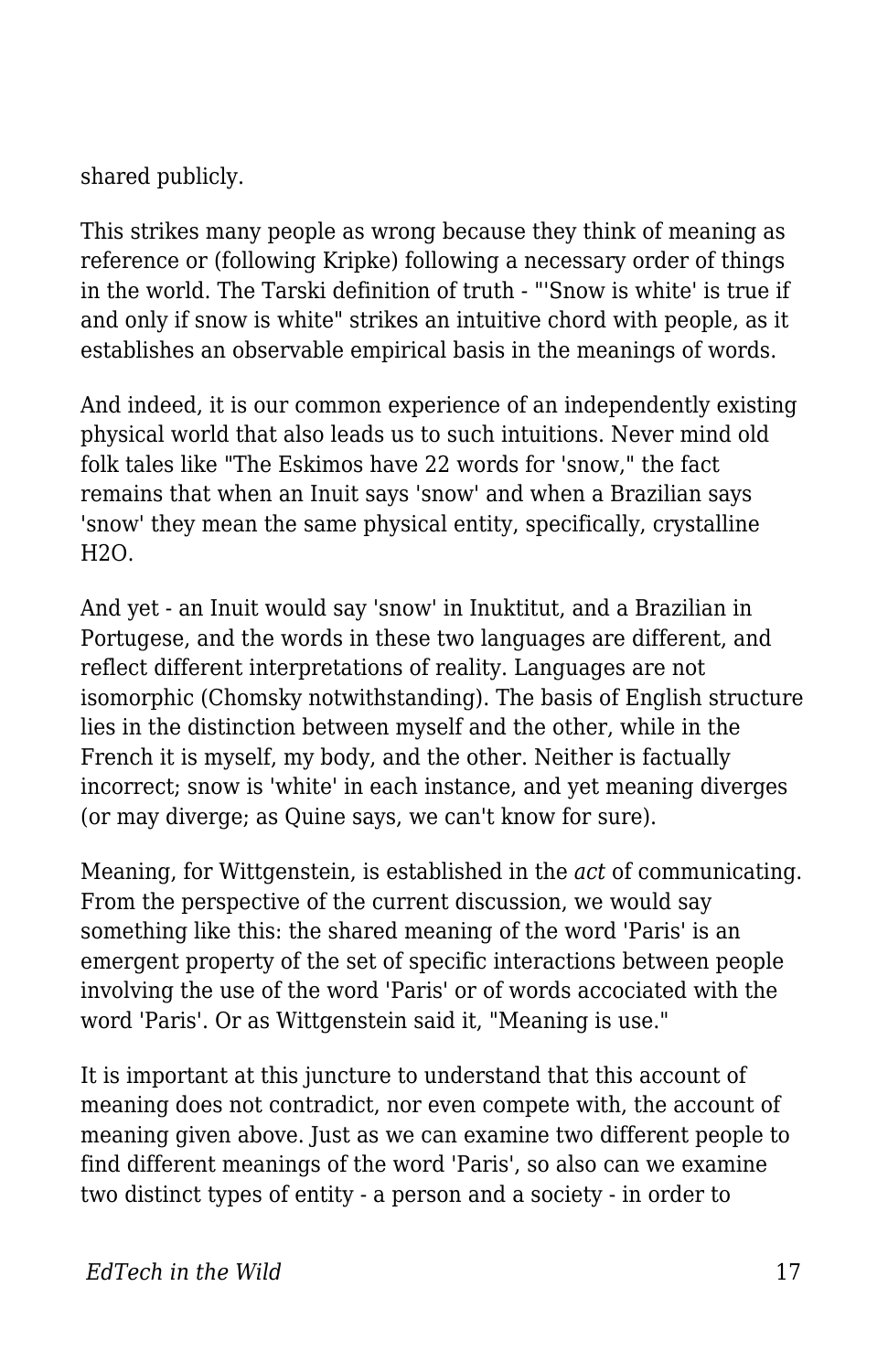understand its meaning. Because there is no single and distinct entity which the meaning of the word 'Paris' must be. What connections are salient, what entities are salient, in our determination of the meaning of the word is a matter of context, a matter of interpretation.

When Wittgenstein says that there can be no private langauge he is, strictly speaking, wrong. I have numerous private words (which I won't share here, for otherwise they wouldn't be private, and I wouldn't have an example any more) and could in principle have a private langauge. Because having a language is not a case of *knowing* the language, as Wittegenstein (on some interpretations) argues. Having a language is being *organized* in a certain way. This organization is the 'black box' that gives us, as Ryle would say, "dispositions" to behave in certain ways, to (for example) utter the word 'Paris' when presented with a certain phenomena.

Indeed, to turn this around, 'knowing' anything is of a similar nature. To 'know' something is not to be possessed of a certain fact. There is no 'instance' of a piece of knowledge in our head. To 'know' is to be organized in a certain way, to have, if you will, a certain regularly occurring pattern of neural activity (and consequently, disposition to behave). Knowledge is, as Hume said, a 'habit of the mind'.

Indeed, if speaking a language, using a language, required 'knowing' a language (in the cognitive sense), then a child would not be able to speak a language, for a child employs linguistic constructions that he or she could not possibly identify or name (as a student of French, it is very frustrating to see a six year-old exercise more capacity in the langauge than I can). This is the sort of phenomenon that was perplexing to Chomsky: how could someone speak a language without the mental capacity to 'know' it? But this is not sufficient reason to suppose Chomsky's syntactic structures are innate; it makes as much (if not more) sense to believe that they are (subsymbolic) organizations of neural connections.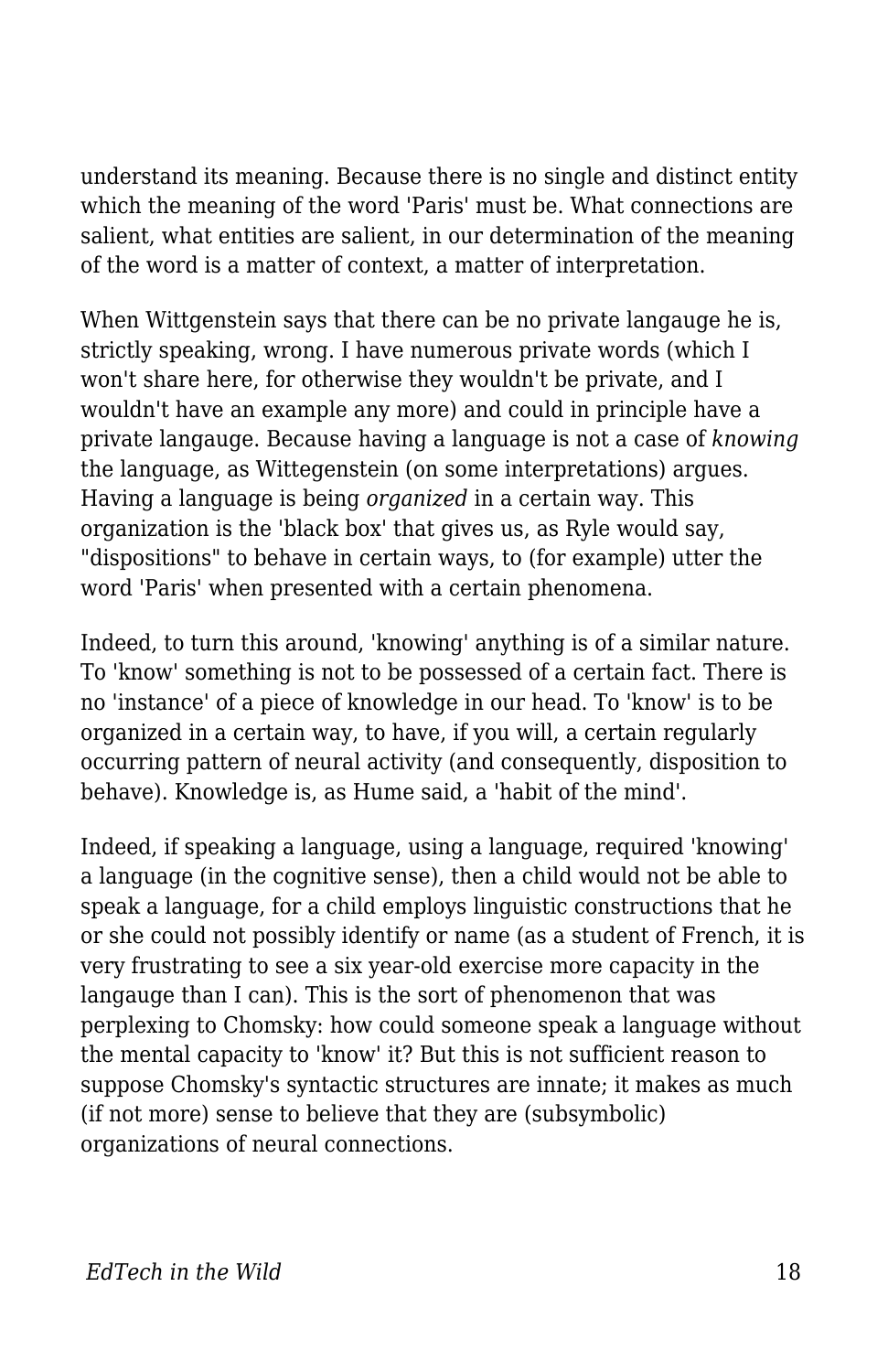None of this, though, should be interpreted to mean that language is *merely* a mental phenomenon. We remarked above that the meaning of the word 'Paris' could be understood both from a personal and social point of view. But additionally, it should now be noted, that the personal and the social do not operate independently of each other. It is, after all, no coincidence that children grow up speaking the same langauge as their parents. The experience of linguistic elements as perceptions leads to the formation of linguistic elements as neural and mental structures, and the interaction of these back and forth lead to their being associated, and over time, more similar. Use of the language influences the speaker; use of the language influences the language.

## **j. Organization**

It may seem odd at this juncture to speak of a language as a social phenomenon, and a language as a mental phenomenon, in much the same terms, and indeed even, interchangable.

But it is not odd, nor even unintuitive, when it is recognized that meaning, both socially and neurally, have the same origin: meaning is an emergent phenomenon, arising from the connections between underlying entities. Socially, the underlying entities are speakers of the language, while mentally, the underlying entities are neurons and sybsymbolic neural structures.

How could these be the same? One might ask. But that's a bit like asking how a neural cell and a popsicle could both be pink. Or a bit like asking how there could at the same time be a thousand neural cells in a layer and a thousand people in a market. What makes language, both social and personal, similar is that both are derived from the same set of principles. And, indeed, it due to their following the same principles that makes language possible at all! If we could not in society replicate the same sort of things that happen in our own minds, there would be no means by which we could communicate at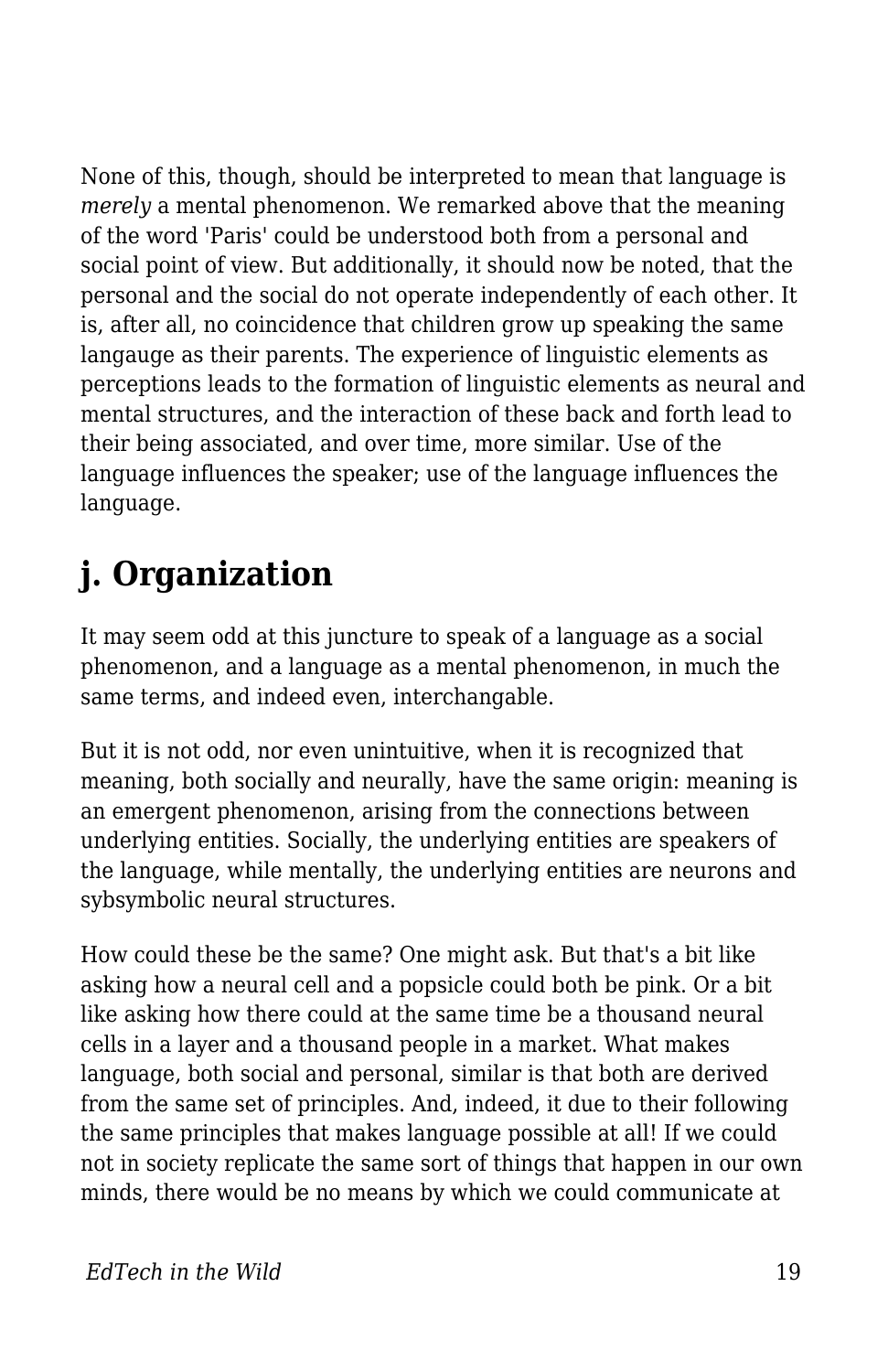all. Consider rabbits, who have active (though rabbit-like) mental lives: without the capacity to share meaning though networks of organized interaction, they are utterly unable to form a language.

The principles of organized networks of connections have received much attention in recent years, and deservedly so. We understand a great deal about how such networks work and about their properties. Conceptually, they have been studied under the heading of graph theory. Concrete instances of networks have been studied in the words of Watt and Buchanan, among others. Computationally, networks have been the locus of investigation by people like Minsky and Papert, Rumelhart and McClelland. Social networks, and social networking software, have become a minor industry. And, of course, the internet itself has given us a large scale network to study up close and in detail.

Most work (to my observation) has been centered in two major areas: first, the properties of different types of networks (for example, random networks, loosely coupled networks, etc), and secondly, properties of the propogation of information through networks (as instanced in, for example, the 'six degrees' phenomenon). Additionally, though the investigation of dynamic networks, it has been shown how networks can grow naturally, with no intent or design, on the basis of a few very simple principles. Observation of these phenomena have explained such things as power laws, which describe disparate numbers of connections between nodes in the networks, and cascade phenomena, in the process of examining the propagation of ideas and diseases through a society (or through a human body).

Much less has been said about what is probably the most important implication of this work: if a human mind can come to 'know', and if a human mind is, essentially, a network, then any network can come to 'know', and for that matter, so can a society. Just as the meaning of a word can be both personally based and culturally based, so also can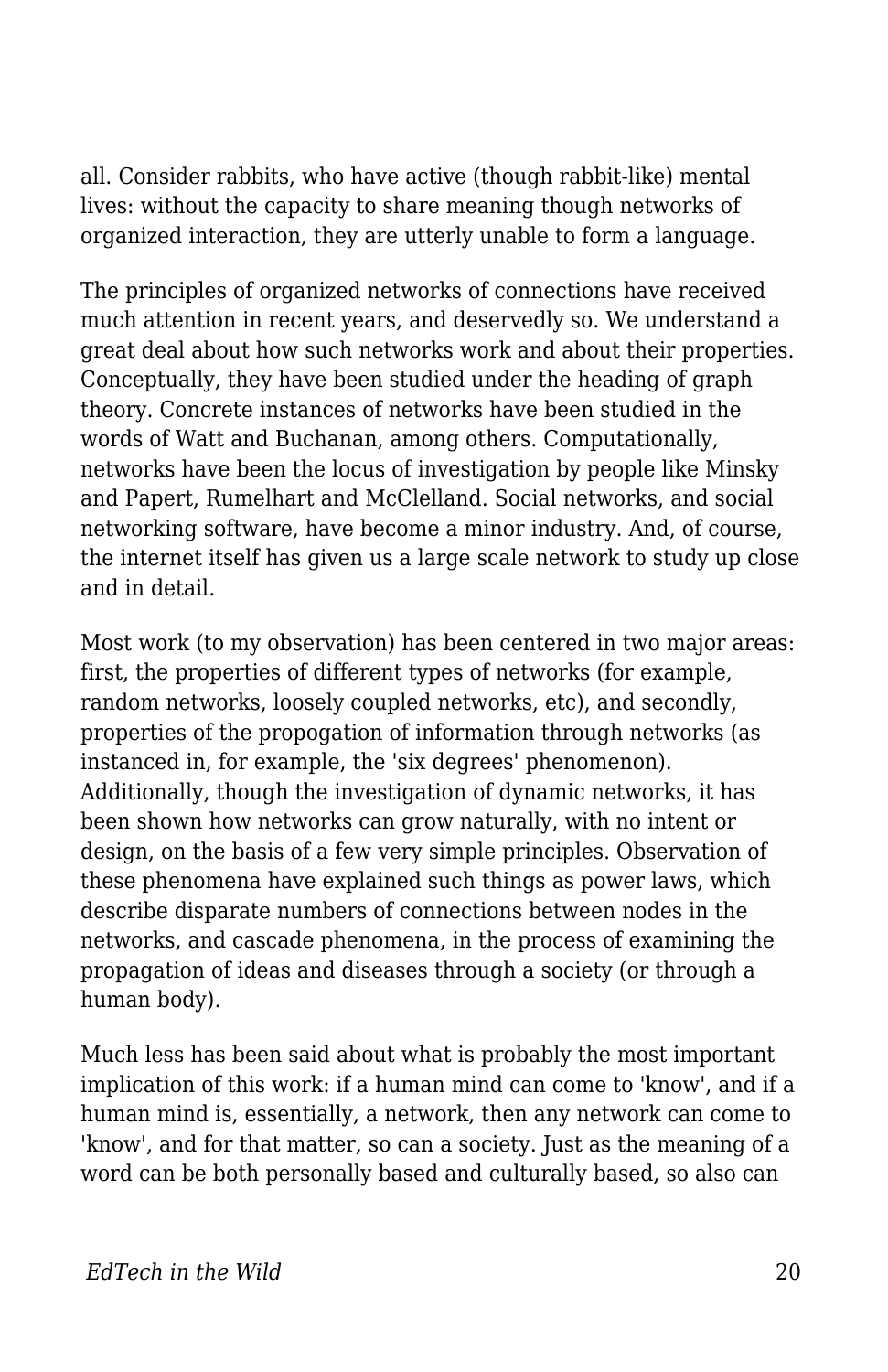knowledge itself be both personally and culturally based. Moreover, because we know that people can learn, we can now also that societies can learn, and conversely, through the study of how a society can learn, we can understand more deeply how a person can learn.

### **k. Social Knowledge**

Social knowledge is to a society what personal knowledge is to a person. It is a result of the connections between the individual members of society, resident in no single one of them, but rather a property of the society working as a whole. Numerous instances of such connections occur; where certain of those connections become salient, and are frequently activated through use, they are recognized as forming a distinct entity, producing a distinct type of knowledge.

As an example, consider the knowledge of 'how to fly a person from England to Canada in a 747'. No single person possesses this knowledge, because it is the result of combining numerous instances of personal knowledge - from how to make tires to how to navigate a 747 to how to execute a landing while keeping the airplane intact. What makes these individual bits of knowledge combine to form an instance of social knowledge is that they are connected; knowing how to land an aircraft depends on, and makes sense, only in the context of knowing how to fly an aircraft, or to build an aircraft.

Though many instances of social knowledge go unobserved and unremarked, numerous examples may be adduced. For example, the knowledge of 'the value of wheat' at a given time is a type of social knowledge; it is the knowledge that results through the connections of millions of wheat buyers and wheat sellers in a marketplace. No individual has a grasp of 'the value of wheat' - they each make decisions to buy or to sell based on their own individual knowledge and needs. It is true that there is a 'market value' of wheat - but again, this is an *interpretation* of that social knowledge - not all instances of wheat-trading are taken into account, only those expressed in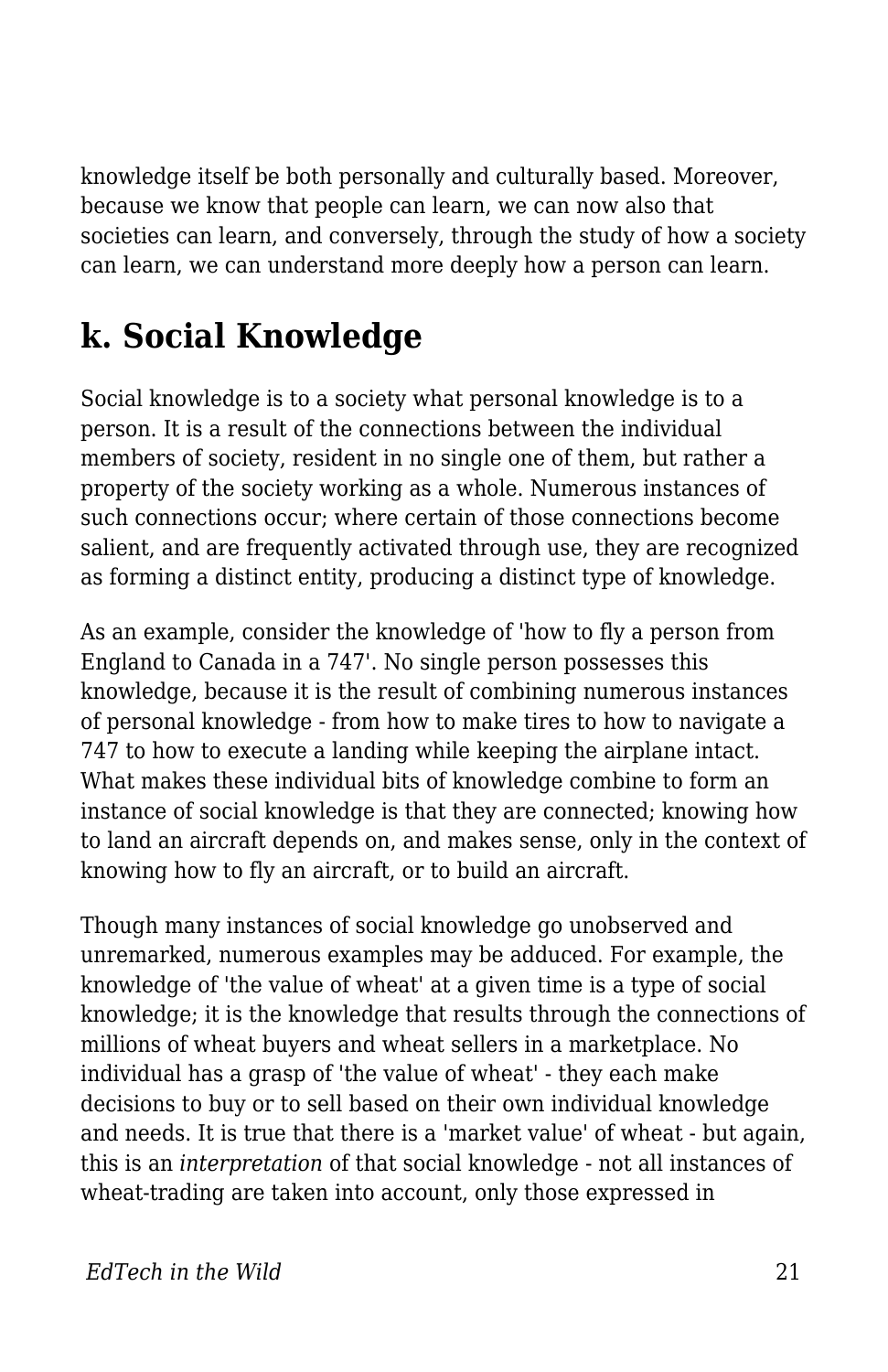financial terms, and not all wheat-traders are considered (the child receiving wheat from her mother, for example).

Smith's 'invisible hand of the marketplace' is but *one* way of looking at particular types of social knowledge, specifically, those that may be expressed quantitatively, and on the basis of quantitative reasoning. Wheat may be valued non-quantitatively - by its taste, for example. Consider how society values chocolate, in comparison. The 'value of wheat', looked at from a connective perspective, is a consideration of the interaction between all statements concerning 'value' and all statements concerning 'wheat', and an interpretation of those statements. That we today express the value of wheat in economic terms says as much about the salience of financial value in today's society as it says about wheat.

Social knowledge has recently attained recognition (and value) under the heading of Surowiecki's 'wisdom of crowds'. But it is worth noting that many of Surowiecki's examples are cases where individual guesses "aggregated and then averaged." While Surowiecki stresses (correctly) the autonomy of those guesses, he does not so stress the equally important fact that those guesses are not independent events they are connected, in some key way, to each other (for example, the people guessing the temperature of a room have also the property of being in the same room; those estimating the weight of objects all see the same objects, and in trhe same way).

Social knowledge is not *merely* the aggregation and averaging of individual knowledge (as if there could be such a thing - consider how in guessing weights we use a medium, which in electing leaders we use a mode). That is why such aggregation is not necessarily reliable an aggregation that is considered independently of the connections between entities is like a count that is considered independently of the membership of a set. Consider, for example, counting sheep without worrying about whether what is being counted is a sheep. It can work sometimes - in sheep-filled rooms, for example. But more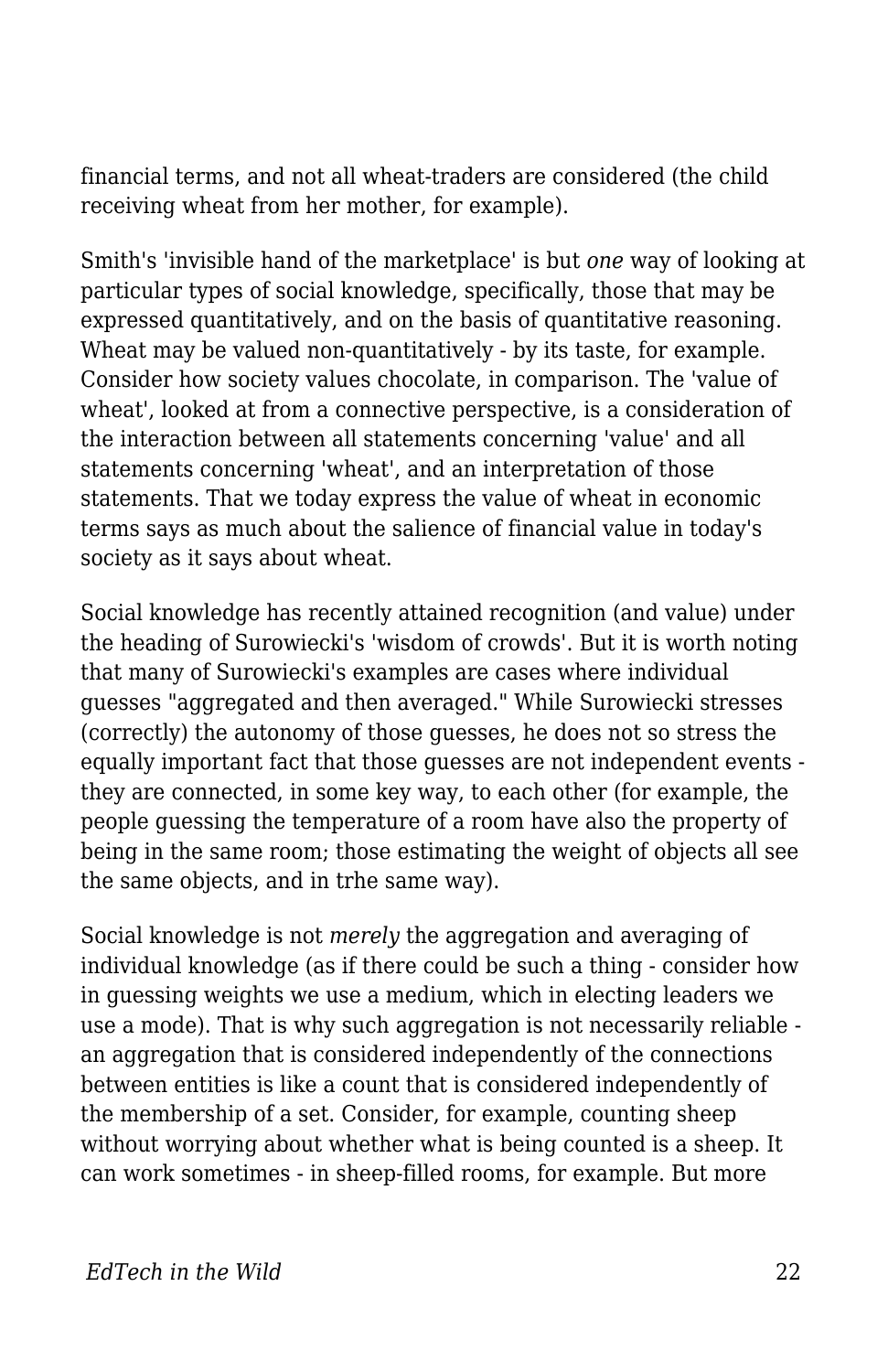often, it will mislead.

#### **l. Power Laws and Inequalities**

Much of the work in networks has been on what are called 'scale-free' networks. A scale-free network is (as people like Barabasi have shown) distinct from a random network in that some entities in the network have a much higher degree of connectedness than others. True, in a random network, there will be a certain variance in distribution, but in a scale free network this variance is extreme. Consider, for example, a network like the internet, where some sites, such as Google, have millions of visitors, while other sites have only one or even none.

A scale-free network of this sort forms through a dynamic process where the presence of one entity leads others to connect to it. For example, consider the act of creating links on a web page. In order to create a useful link, it is necessary to connect to a site that already exists. This means that, all other things being equal, a site that was created first will obtain the most links, because it will have been a candidate for linkage for all subsequent websites, while a site that was created last will have the fewest links, because it has never been a candidate for links.

This effect can be magnified when preferential attraction is considered. For when creating a link on a web page, a designer wants not merely to link to a random page, but to a *good* page. But how does one judge what counts as a good page? One way is to look at what other people are linking to. The probability that the first page created will be found is greater than that for any other page, which means that the first page will obtain even more links that it would receive through random chance. With this and similar drivers, some websites obtain millions more links than others.

What's interesting is that though a similar process leads to the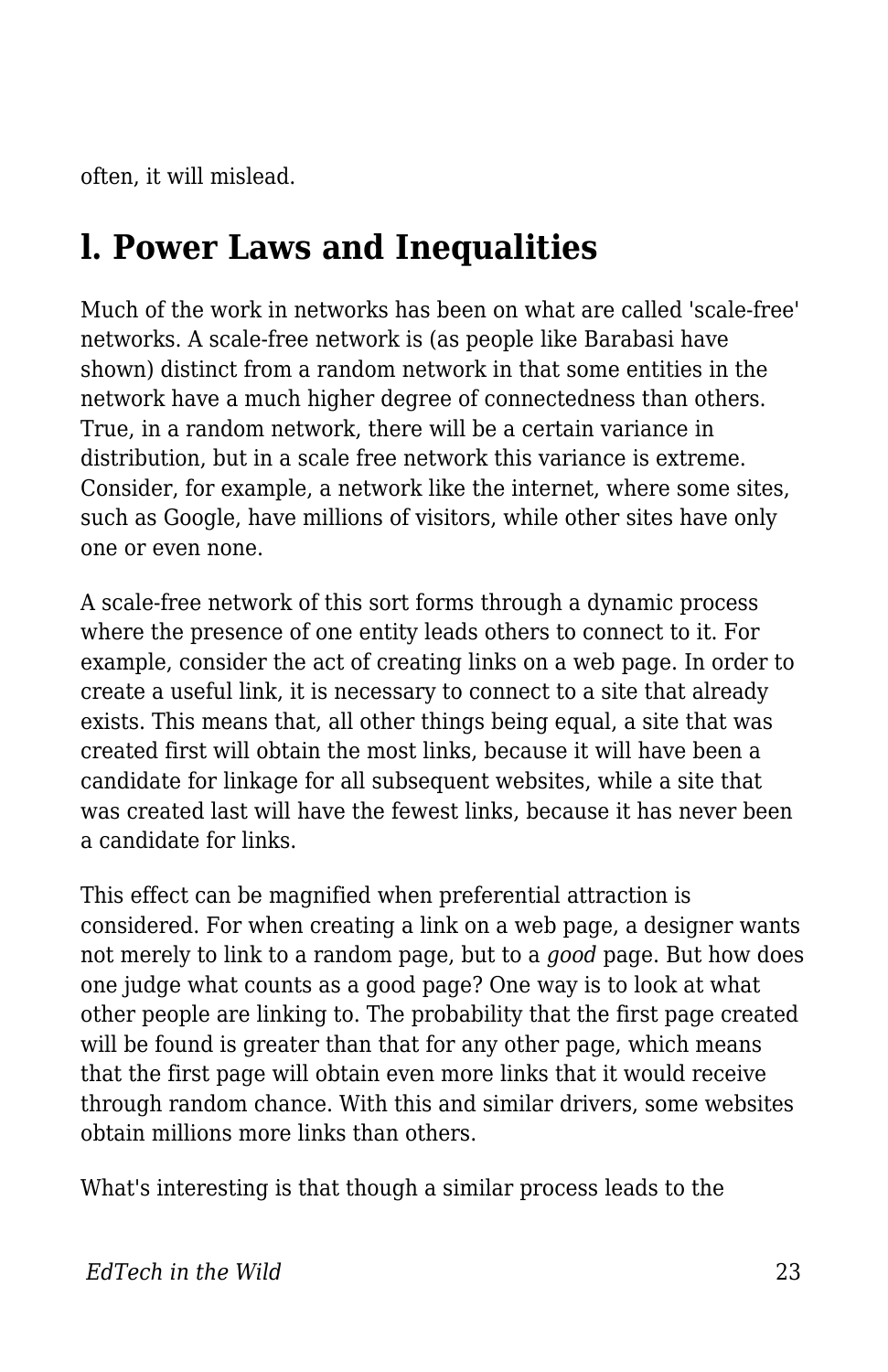formation of scale-free networks in other areas, not in all cases is such an extreme inequality reached. What happens is that in some cases a structural upper limit is reached. Consider, as Barabasi does, the cases of airports and the power grid. Both are developed according to similar principles (airlines want to land flights, for example, where other airlines land flights). And, not unexpectedly, a power-law distribution occurs. But there is an upper limit to the number of aircraft that can land in a single airport, and consequently, a limit to the size of the inequality that can occur.

Various writers (for example Shirkey) write and speak as though the power law were an artifact of nature, something that develops of its own accord. And because it is natural, and because such systems produce knowledge (we will return to this point), it is argued that it would be a mistake to interfere with the network structure. This argument is remarkably similar to the argument posed by the beneficiaries of a similar inequality in financial markets. The rich get richer, benefiting from an inequal allocation of resources, but efforts to change this constitute 'intereference' in a 'natural phenomenon', the invisible hand of the marketplace, intelligently allocating resources and determining priorities.

This may be true, if we think of networks as natural systems. But the absence of limits to the growth in the connectivity of some nodes should alert us that there is something else going on as well. And it is this: the networks we describe, and in some cases build (or through legislation, protect), are *interpretations* of the multifarious connections that exist in an environment or in a society. They depend, essentially, on a *point of view*. And, arguably, the inequalities of links on the web or money in society represent the prevalance of one point of view, or some points of view, over others. But to understand how this could be so, we need to look at networks, not as physical systems, but as semantical constructs, where the organization of links is determined as much by similarity and salience than by raw, epistemologically neutral, forces of nature.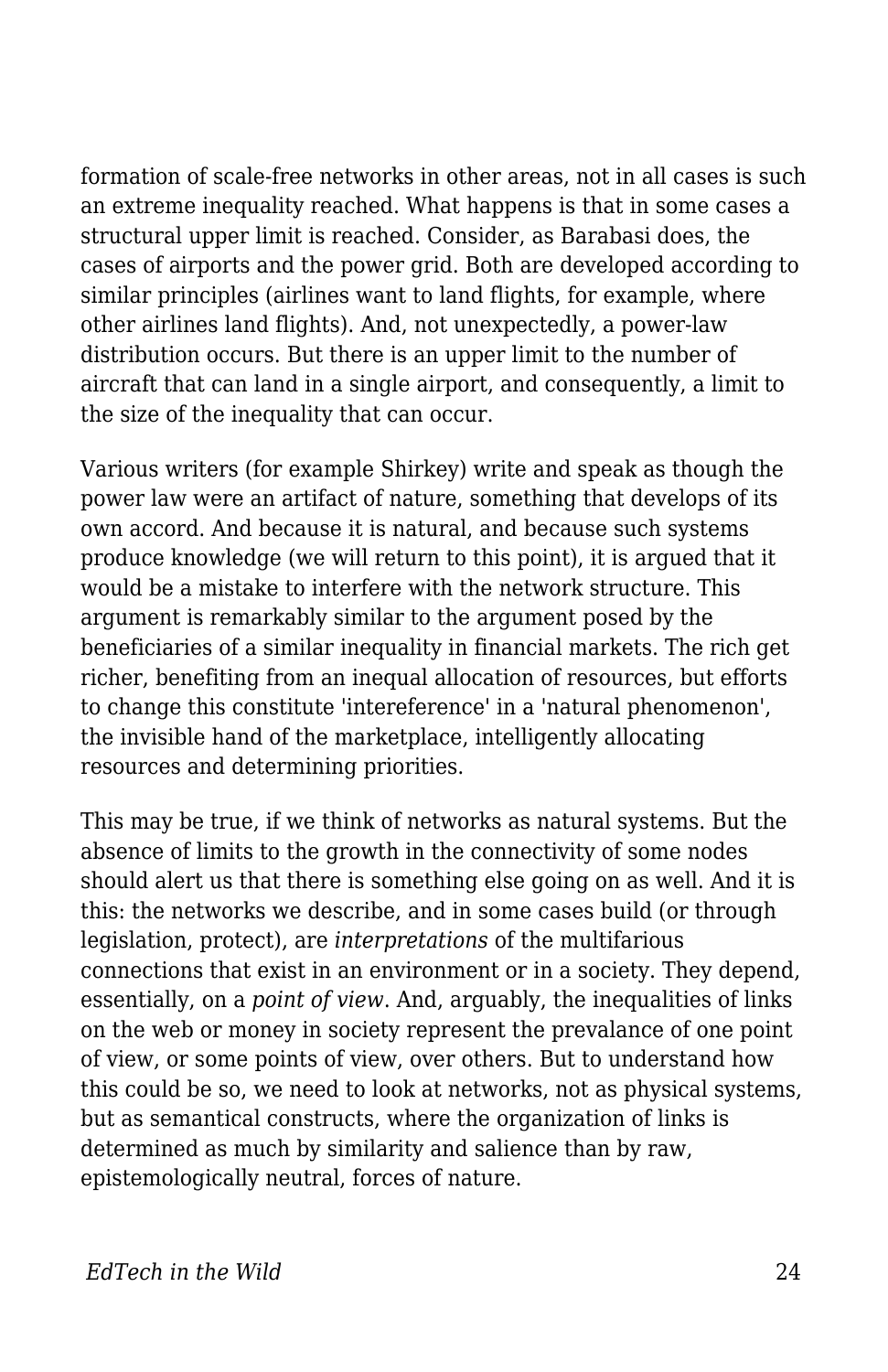#### **m. Knowledge**

What does it mean, even to say that a sentence has semantical import? To say, similarly, that we 'know' something? As suggested above, most of us remain committed to something like a Tarski semantics: we know something just in case what we know happens to be true. But of course, thi fails to tell the whole story. The knowledge needs to be, in some way, in our mind (or in our society); it needs to be a 'belief'. And (so goes the argument) it needs to be in some way justified, through a process of verification, or at the very least, says Popper, through the absence of falsification.

This view has its difficulties, as the Gettier counterexamples suggest. But (in my view) its most significant difficulties emerge when we try to articulate what it is that we know. Consider, for example, 'snow is white'. Sure, one could check some snow in order to determine that it is white, but only of one first understood what is meant by 'snow' and 'white' (not to mention, as Clinton taught us, 'is'). But as discussed above, that constitutes *the* meaning of, ay, 'snow', is far from clear. there is no such single entity. What it means is a matter of interpretation. So, for example, does enumerating what constitutes instance of snow. Does 'yellow snow' count? Does snow procuded by artificial ice machines count?

The behaviourist response to such dilemmas is to define 'knowing' that snow is white as a disposition to utter the word 'white' when presented with the question, 'what colour is snow'. And while we most certainly employ such tactics in the evaluation of knowledge (measuring responses is, after all, the basis of testing and examinations), it remains unsatisfactory, because we need to know what puts the disposition to say 'white' into a student's mind in the first place. Is it the whiteness of snow? Is it the memorization of the sentence 'snow is white'? Is it a comprehensive understanding of the process of crystalizing H2O?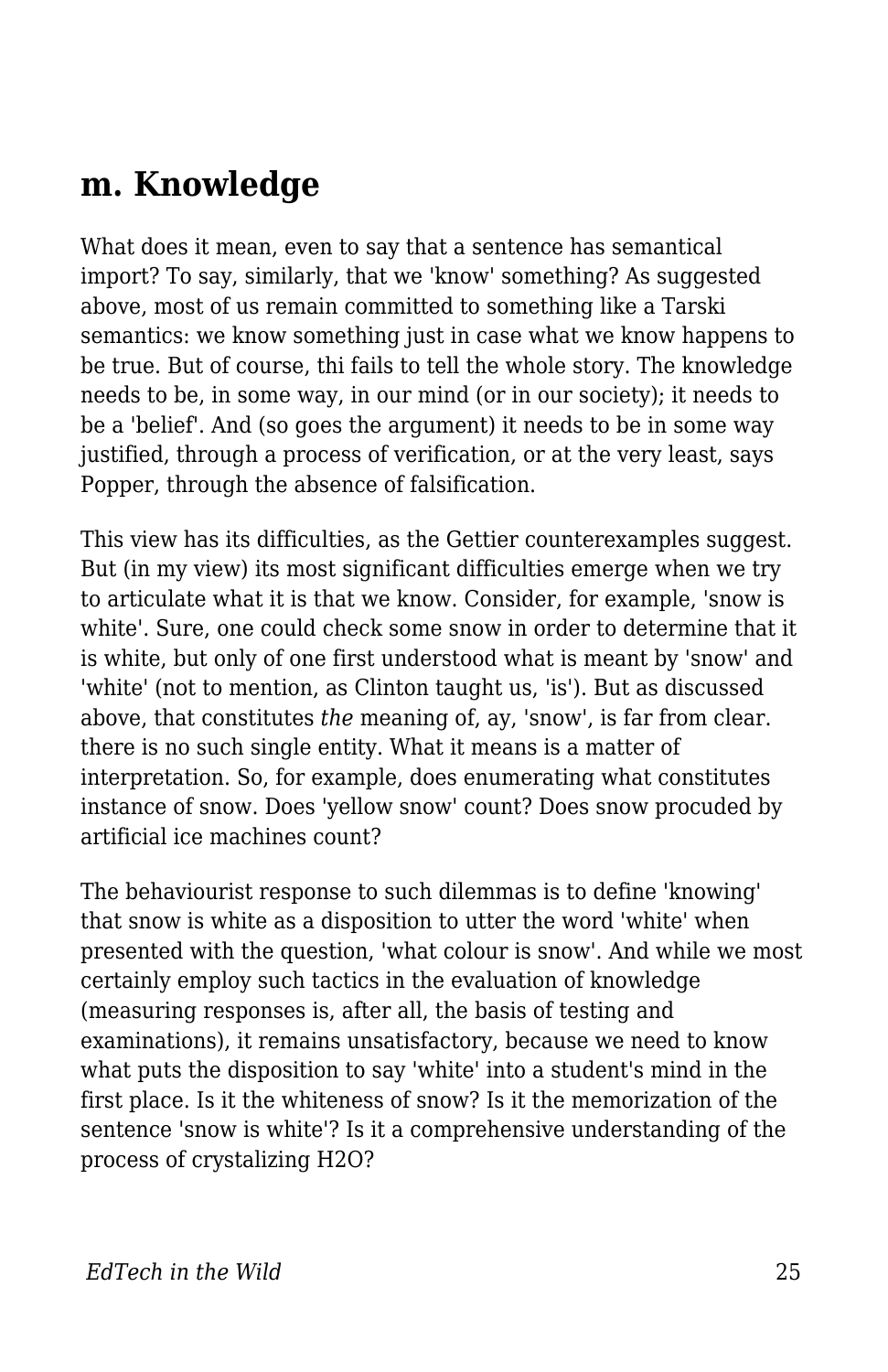From the discussion above, it should be clear that on the account being given here, to 'know' that 'snow is white' is to be organized in a certain way (one that is evidenced by uttering 'snow' when asked). To be organized in such a way as to have neural and mental structures corresponding to the words 'snow', 'is' and 'white', where those structures are such that the concept 'snow' is closely associated with (in certain contexts) the concept 'white' (obviously this is a gloss). Knowing that 'snow is white' is therefore being organized in a certain way, but not in any particular way (we couldn't examine one's neural organization and be able to say whether the person knows that snow is white).

This is a very different model of what it means to 'know' - for one thing, because it is beased on organization and connectedness in the brain, the concept of justification and even of belief are nowhere present. What we 'know' is, if you will, a natural development that occurs in the mind, other things being equal, when presented with certain sets of phenomena; present the learner with different phenomena and they will learn different things. Like the Portugese word for 'snow', for example. And whether something counts as 'knowledge' rather than, say, 'belief' or 'speculation', depends less on the state of the world, and more on the strength or degree of connectedness between the entities. To 'know' something is to not be able to not know. It's like finding Waldo, or looking at an abstract image. There may be a time when we don't know where Waldo is, or what the image represents, but once we have an interpretation, it is not possible to look without seeing Waldo, without seeing the image.

No wonder Dreyfus and Dreyfus talk about 'levels' of knowledge, up to and including an almost intuitive 'expert' knowledge. As a particular organization, a particular set of connections, between neural structures is strengthened, as this structure becomes embedded in more and more of our other concepts and other knowledge, it changes its nature, changing from something that needs to be triggered by cue or association (or mental effort) into something that is natural as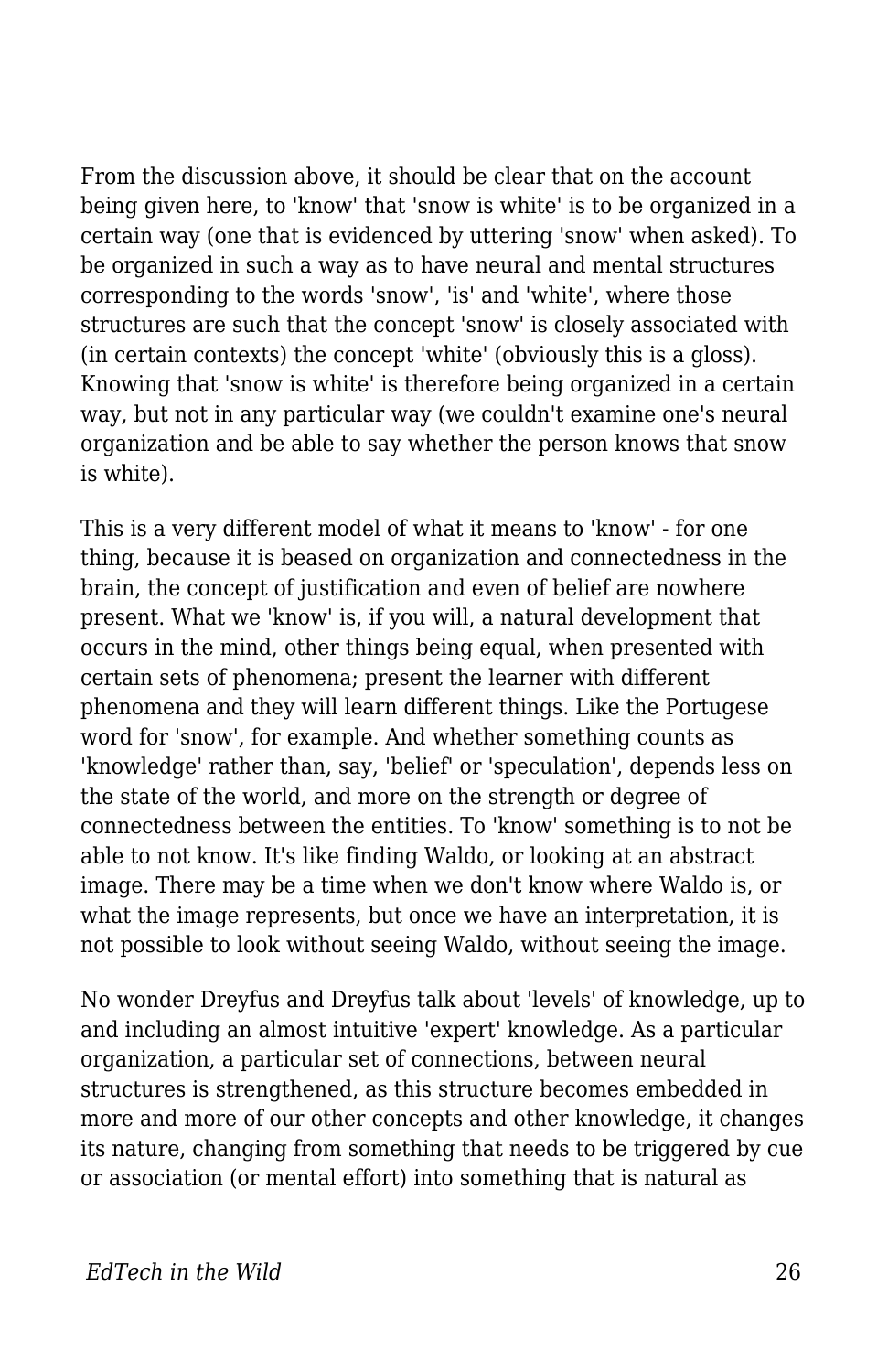other things we 'know' deeply, like how to breathe, and how to walk, structures entrenched through years, decades, or successful practice. Contrast this to a cognitivist model of knowledge, where once jutification is presented, something is 'known', and cannot in later life be 'more known'.

There is no 'magic' to obtaining knowledge, no secret short-cut, save for practice and reflection - Hebbian and Boltzman connectivism.

#### **n. Public Knowledge**

'Public knowledge' is the explicit representation of social knowledge in language or some other concrete form. Public knowledge is what most people think of as 'knowledge' *per se*, it is what we attempt to teach our children, it is what is embodied an a canon and passed on to successive generations.

There are things known only by myself (cf again, Wittgenstein's private language argument), such as who I like and why, or where I last stubbed my toe, that society either cannot or has no desire to come to know as a part of social knowledge. Such knowledge, personal knowledge, does not externalize, because there is either no need or no mechanism with which to place it in the public domain.

Knowledge that is, for example, subsymbolic defies communication (it is not imposible to communicate, through a shrug, a sigh, a knowing look). In order for private knowledge to become public knowledge, it must have some means of connecting with everything else that is considered public knowledge - through commonly understood utterances or actions.

But the mere communication of private knowledge in the public domain does not thereby convert it to public knowledge. It must be interpreted as such, recognized as such, in the public domain. In order for this to happen, the set of utterances ('Paris is the capital of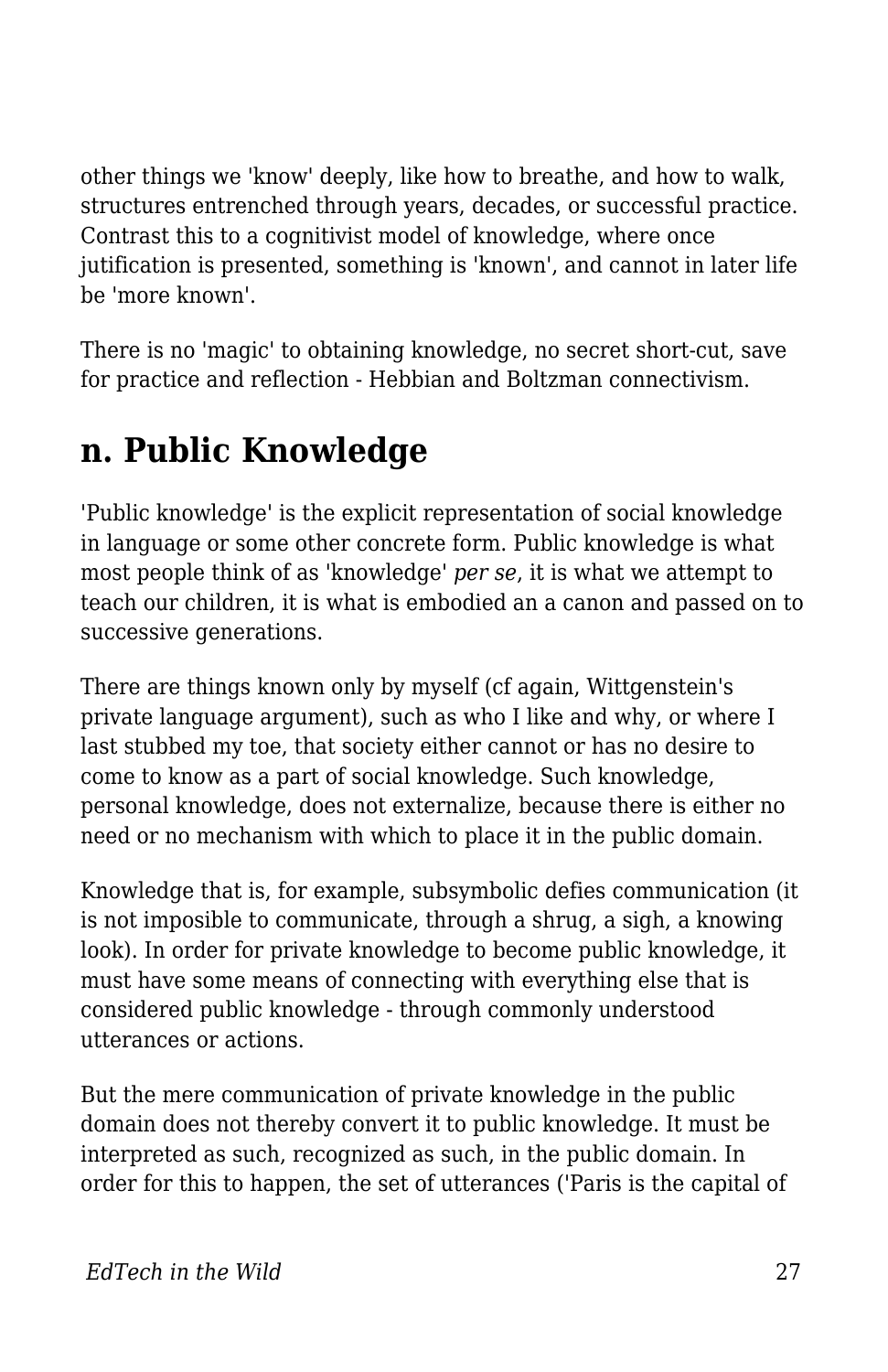France', say) must form a part of of the communications, of the interactions, in the social network as a whole. Then this pattern of communication must in turn be *recognized* by some perceiver (or group of perceivers) as constituting a relevant underlying organization of communication informaing (say) the behaviour of a society as a whole. Merely saying 'Paris is the capital of France' doesn't make it so; many other people must say it, and even then, the mere public utterance doesn;t make it so; it be recognized as a constituent element of the body of knowledge possessed by a society.

It becomes evident that one's demonstration of having acquired 'knowledge' is very different in the case of public knowledge than it is for private knowledge, even when the instance known is the same. Knowing privately that 'Paris is the capital of France' may consist merely of writing the appropriate word on a piece of paper, but knowing the same thing publicly involves a complex of interactions and behaviours, consisting essentially of immersion (becoming a part of, and entity within the organization) in the knowing community, so that utterances of the word 'Paris' reflect, and are seen to reflect, an instance of the (generally recognized fact that) 'Paris is the capital of France'.

Knowing publicly is, as Kuhn said, knowing 'how to solve the problems at the end of the chapter'. It involves being able not only to produce specific behaviours, but in providing evidence of sharing in the same network of associations and meanings as others in the community, sharing a language, methodologies, riverbed assumptions. Failure to personally know something creates only a personal risk - one might travel to Leiges looking for the French parliament instead of to Paris. Failure to know publicly carries a greater risk: that of not being considered to be a part of the knowing community, of being, therefore, excluded from its interactions, and of being misunderstood when attempting to communicate.

This is why writers such as Wenger find such importance in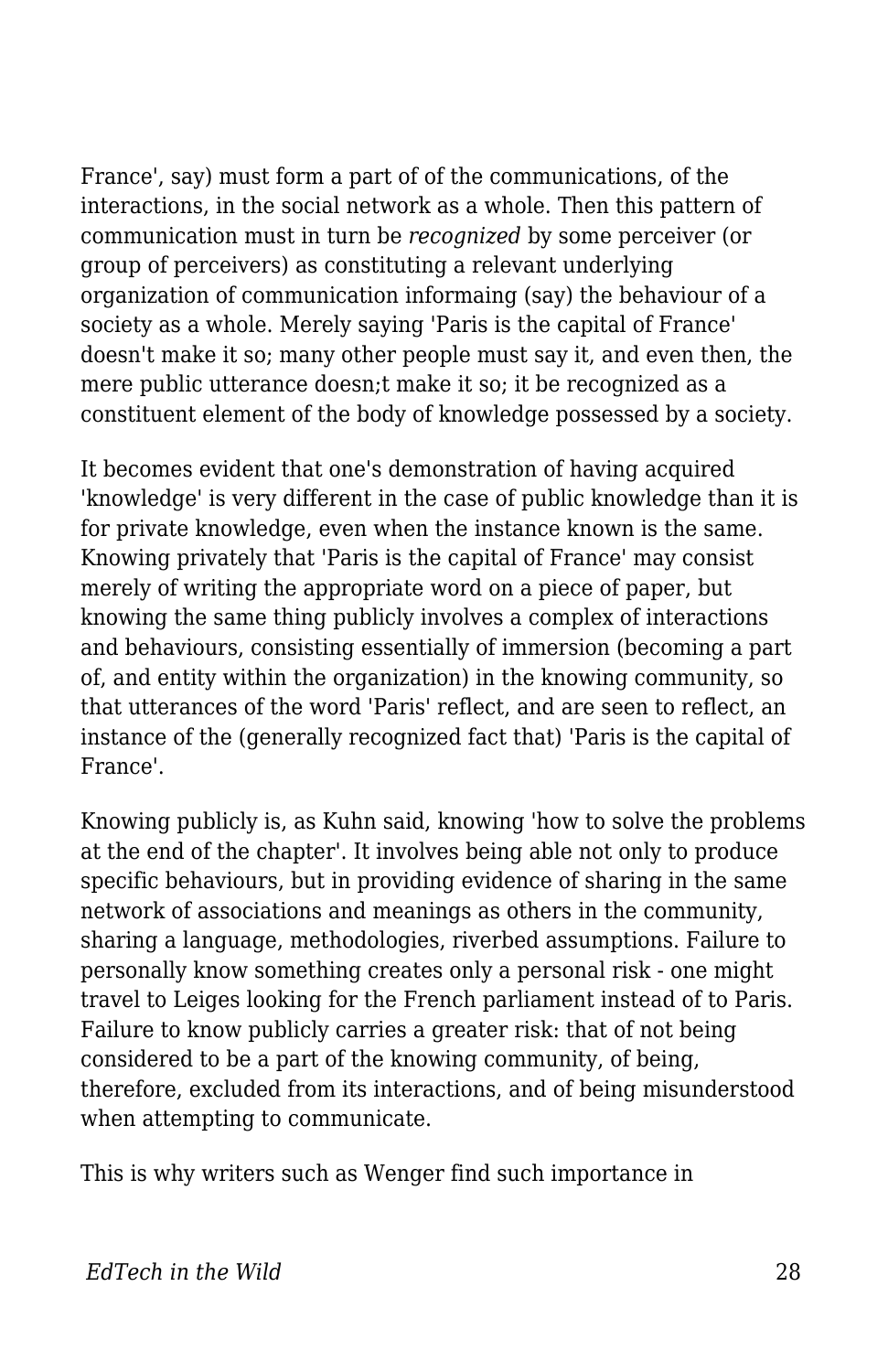communities of practice, and more, see such involvement as a process of (as he says) personal becoming. Interaction in a community of practice is to a significant degree an alignment of (certain parts of) one's personal knowledge with public knowledge - immersion produces a salience of certain utterances, certain practices, and thus promotes the developement of corresponding (but probably not isomorphic) structures in the mind. It exposes a person to instances of knowledge statements and pratcices which, if they are sufficiently similar to pre-existing organizations of neural and mental structures, increase, through association, their strength and importance. personal knowledge is distinct from public knowledge, but the two go hand in hand, and a person who is considered 'highly learned' is one who has internalized, to an expert degree, a great deal of public knowledge.

#### **o. Knowing**

But on what do we base public knowledge? What is the process of interpretation and recognition by which we, say, accept the theory of gravity and reject stories about flying saucers? What makes some knowledge part of 'social knowldge' and other knowledge (merely?) personal knowledge? Why would a community accept some things as 'known' and not others?

Knowledge is a network phenomenon, to 'know' something is to be organized in a certain way, to exhibit patterns of connectivity. To 'learn' is to acquire certain patterns. This is as true for a community as it is for an individual. But it should be self-evident that mere organization is not the *only* determinate of what constitutes, if you will, 'good' knowledge as opposed to 'bad' (or 'false') knowledge.

Consider public knowledge. People form themselves into communities, develop common language and social bonds, and then proceed to invade Europe, or commit mass suicide, or in an example that poppup up today, [starve themselves to death](http://fraser.typepad.com/edtechuk/2005/12/community.html). Nor is personal knowledge any reliable counterbalance to this. People are as inclined to internalize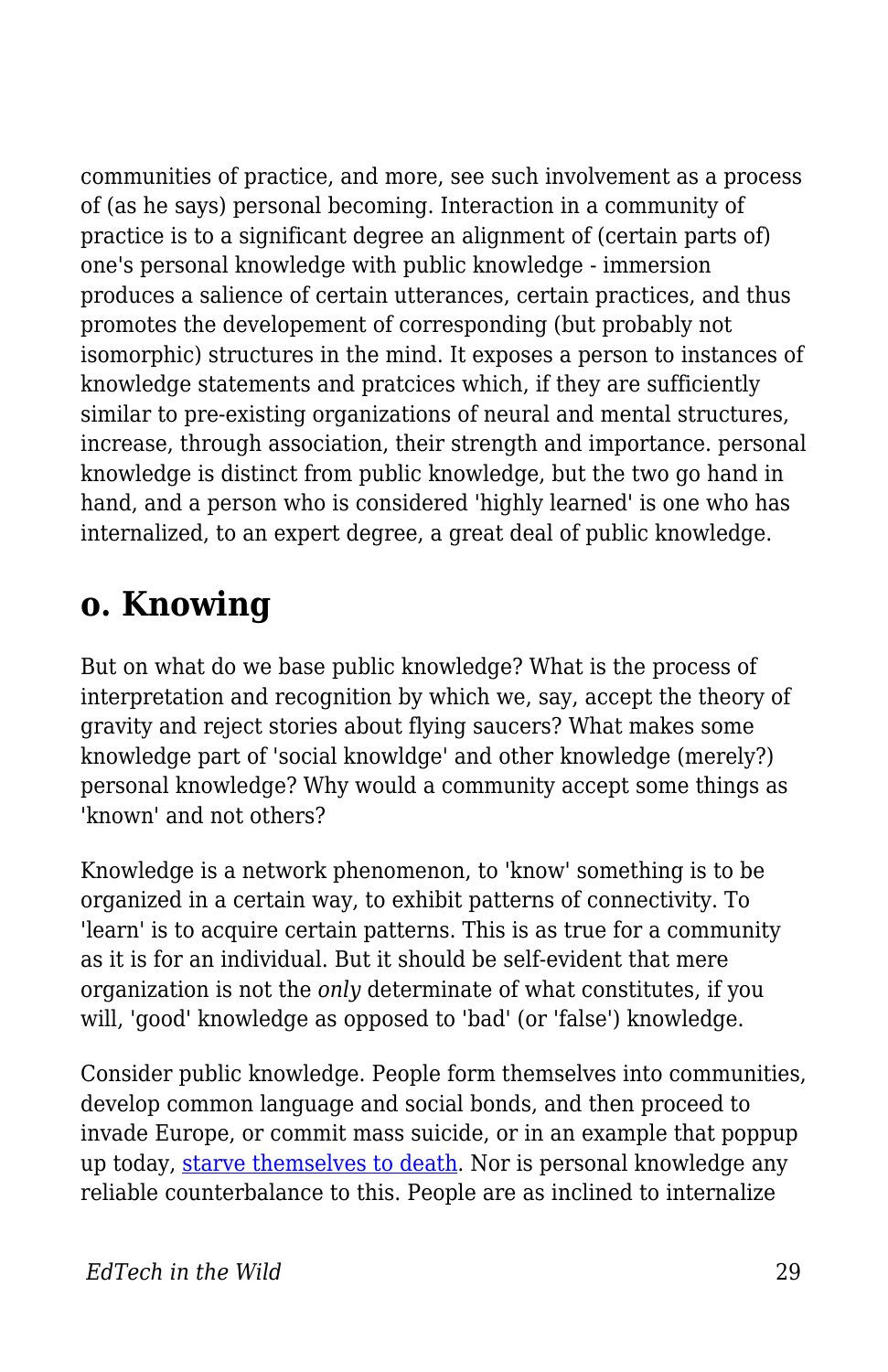the dysfunctional as the utile, the self-descructive as the empowering.

These are examples of cascade phenomea. Such phenomena exist in the natural world as well. The sweep of the plague through medieval society, the failure of one hydro plant after another, the bubbles in the stock market. Cascade phenomena occur when some event or property sweeps through the network. Cascade phenomena are in one sense difficult to explain, and in another sense deceptively simple.

The sense in which they are simple to explain is mathematical. If a signal has more than an even chance of being propagated from one entity in the network to the next, and if the network is fully connected, then the signal will eventually propagate to every entity in the network. The speed at which this process occurs is a property of the connectivity of the network. In (certain) random and scale free networks, it takes very few connections to jump from one side of the network to the other. Cascade phenomena sweep through densely connected networks very rapidly.

The sense in which they are hard to explain is related to the question of why they exist at all. Given the destructive nature of cascade phenomena, it would make more sense to leave entities in the network unconnected (much like Newton escaped the plague by isolating himself). Terminating all the connections would prevent cascade phenomena. However, it would also prevent any possibility of human knowledge, any possibility of a knowing society.

#### **p. Structure and Process**

Nothing guarantees truth. It is tempting to suppose that we could easily sure the excesses of cascading communities through a simple application of knowledge obtained through other domains, but in practice we gain no increased certainly or security.

Consider, for example, qualitative knowledge. We are as apt to be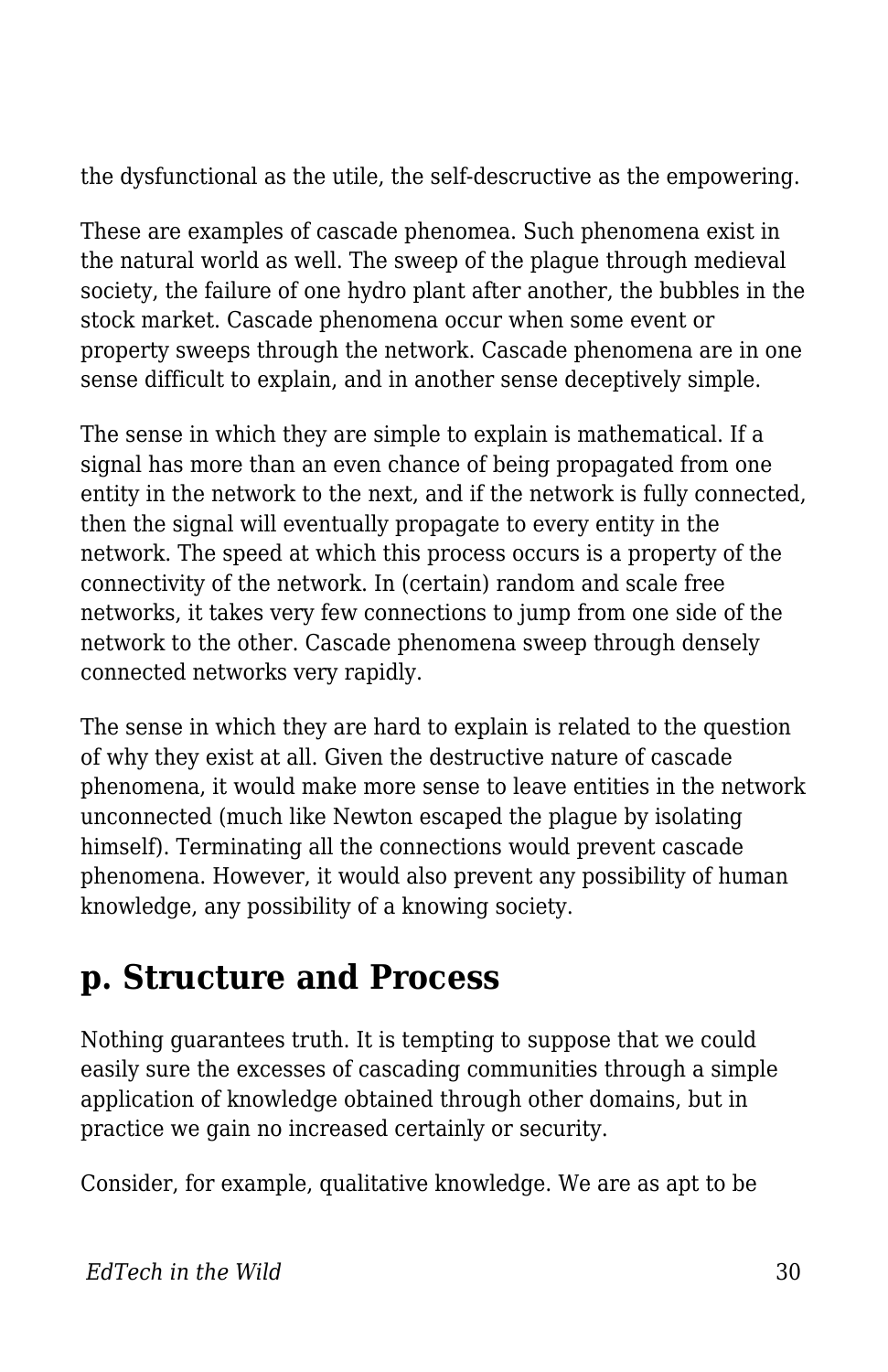misled by the information given by our senses as by any wayward community. Descartes records simple examples, such as miraches, or the bending of a stick in water, to make the point. Today's science can point to much deeper scepticism. Perception itself consists oif selective filtering and interpretation. The mind supplies sensations that are not there. Even a cautiously aware and reflective perceiver can be misled.

Quantitative knowledge, the cathedral of the twentieth century, fares no better. Though errors in counting are rare, it is a fragile a process. *What* we count is as important as how we count, and on this, quantitative reasoning is silent. We can measure grades, but are grades the measure of learning? We can measure economic growth, but is an increase in the circulation of money a measure of progress? We can easily mislead ourselves with statistics, as Huff shows, and in more esoteric realms, such as probability, our intuitions can be exactly wrong.

In the realms of observation and mathematics, we compensate for these weaknesses by recognizing that a single point of view is insufficient; we distribute what constitutes an 'observation' through a process of description and verification. If one person says he saw a zombie, we take such a claim sceptically; if a hundred people say they saw zombies, we take it more seriously, and if a process is described whereby anyone who is interested can see a zombie for themselves, the observation is accepted.

Even then, we demonstrated caution though an explicit recognition that in the process of seeing we are interpreting. An observation of a certain phenomenon may be labled the observation of 'zombies', but we consider alternative explanations. This is aided by ensuring that the observers of the phenomena have different sets of prior experiences, different worldviews, different ways they could interpret the phenomenon. Having every member of a religious sect report seeing zombies is less reliable than having members of different sects,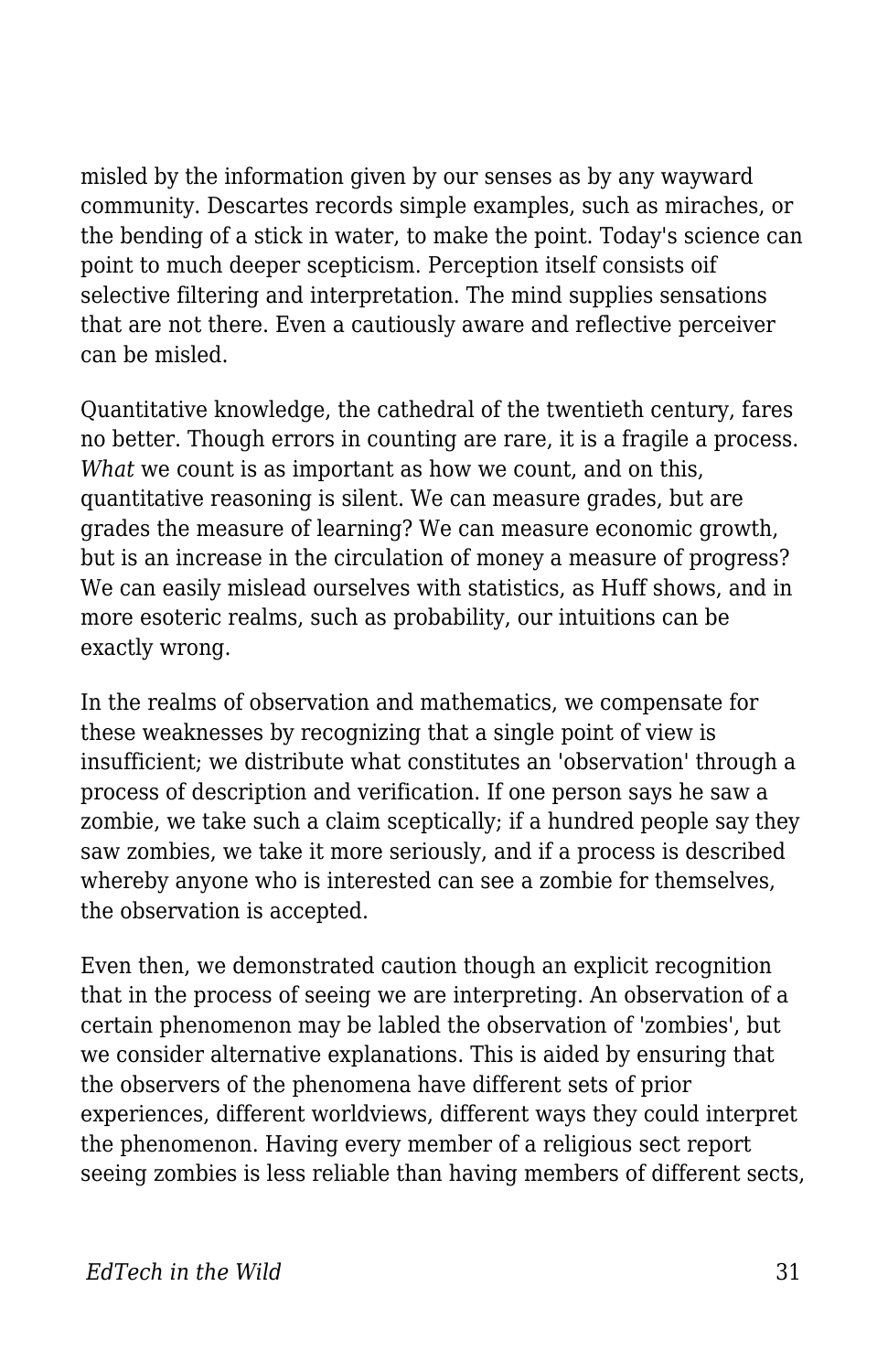scientists and sceptics report the same thing.

In quantitative reasoning, we take care to ensure that, in our measurements, we are measuring the same thing. Through processes such as double-blind experimentation, we additionally take care to ensure that our expectations do not influence the count. In statistical reasoning, we take care to ensure that we have a sufficiently random and representative sample, in order to ensure that we are measuring one phenomenon, and not a different, unexpected phenomenon. I(n both we employ what Carnap called the requirement of the total evidence: we peer at something from all angles, all viewpoints, and if everybody (or the preponderance of observers) conclude that it's a duck, then it's a duck.

#### **q. Reliable Networks**

Connective knowledge is supported through similar mechanisms. It is important to recognize that a structure of connections is, at its heart, *artificial*, an *interpretation* of any reality there may be, and moreover, that our observations of emergent phenomena themselves as fragile and questionable as observations and measurements - these days, maybe more so, because we do not have a sound science of network semantics.

Where structures of connections (ie., networks) differ from sets of observations or measurements is that there is in principle no external entity to which we can appeal in order to check our understanding. In a networked society, every person is a member of the network, and all things being equal, there is not some other networked society against which we can test our conclusions (prior to the days of global communications, societies did test themselves one against the other, but unfortunately though war and other conflict, a solution that was worse than the problem and which clouded their ability to interpret connections in a rational and dispassionate way).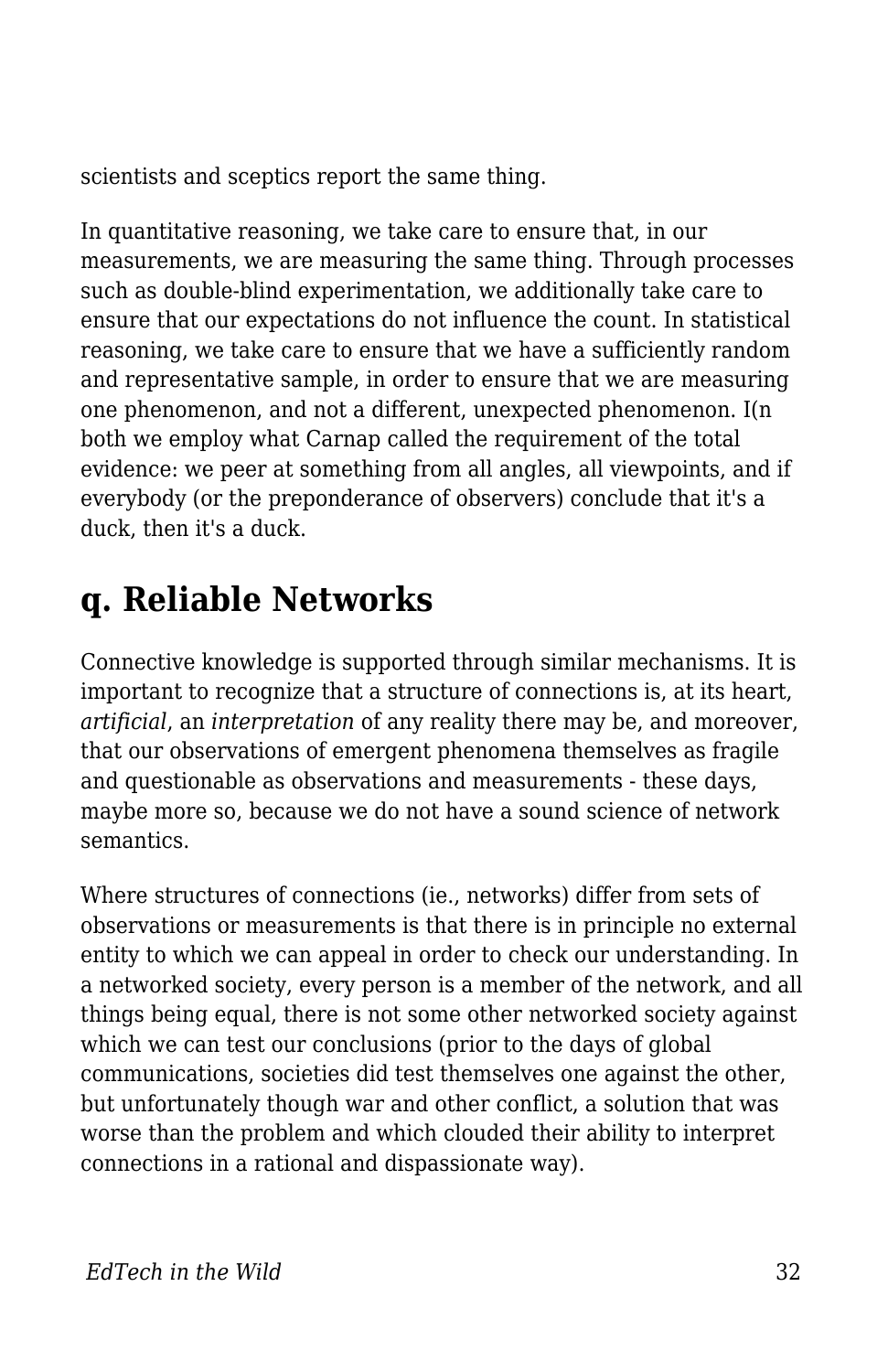We have already seen that there are different types of networks different ways sets of connections between entities can be generated and organized. Where the mechanisms that support knowledge in other realms come into play in the world of networks is that these mechanisms become *properties* of the networks we rely upon to generate and contain knowledge.

In a network, a cascade phenomenon is akin to jumping to a conclusion about an observation. It is, in a sense, a rash and unthinking response to whatever phenomenon prompted it. The mechanisms that push a stock market into a bubble are skin to a person being convinced by looking at the same thing over and over again. A network in the throes of a cascade needs the internal equivalent to a 'second set of eyes' to act as the bearer of sober second thought.

This capacity is crucially dependent on the structure of the network. Just as a network with no connections has no capacity to generate knowledge, a fully connected network has no defense against jumping to conclusions. What is needed is to attain a middle point, where full connectivity is achieved, but where inpulses in the network ebb and flow, where impulses generated by phenomena are checked against not one but a multitide of competing and even contradictory impulses.

This is what the human mind does naturally. It is constructed in such a way that no single inpulse is able to overwhelm the network. A perception must be filtered through layers of intermediate (and (anthropomorphically) sceptical) neurons before forming a part of a concept. For every organization of neurons that achieves an active state, there are countless alternative organizations ready to be activated by the same, or slightly different, phenomena (think of how even a seed of doubt can destabilize your certainty about something).

Knowledge in the mind is not a matter of mere numbers of neurons being activated by a certain phenomenon; it is an ocean of competing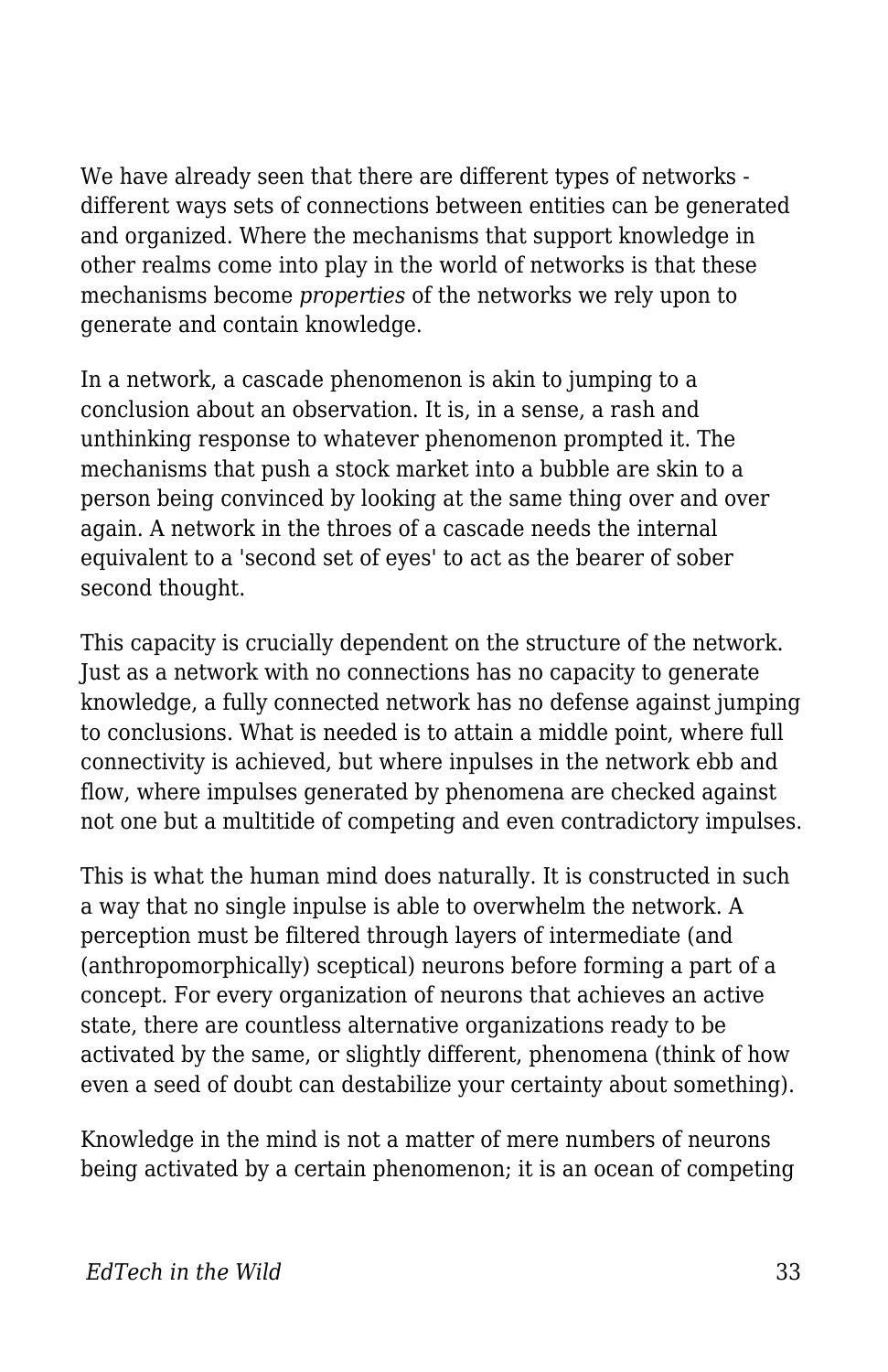and conflicting possible organizations, each ebbing and subsiding with any new input (or even upon reflection). In such a diverse and demanding environment only patterns of organization genuinely successful in some important manner achieve salience, and even fewer become so important we cannot let them go.

#### **r. Network Structure**

It is with these considerations that we return to the consideration of scale-free networks.

As mentioned above, a scale free network is characterised by a small number of entities is numerous connections, and a large number of entities with much fewer connections. It is worth noting that such networks are very tightly connected - in a scale free network a piece of information can reach an entire network very quickly.

While the human brain exhibits some scale-free properties, it is nonetheless not as imbalanced as even things like the economic system or the World Wide Web. Some neurons (or neural clusters) play important and central roles in the brain, but they are not millions of times more connected than most of the others. The brain is densely connected, but the connections are more equitably distributed.

This is no doubt a result of the physical limitations of neurons. But even more importantly, reducing the scale of the inequality between neurons also slows the propoagation of impulses through the brain. It allows sub-organizatuons to develop - the alternative interpretations we can experience when observing a Gestalt phenomenon, for example. Were the structure of human thought to be replicated at the social level, what we would see is essentially a community of communities - the part of us (society) that likes knitting, the part of us that is a hedonist, the part of us that enjoys a good novel.

Networks that exhibit extreme power law distributions are untable.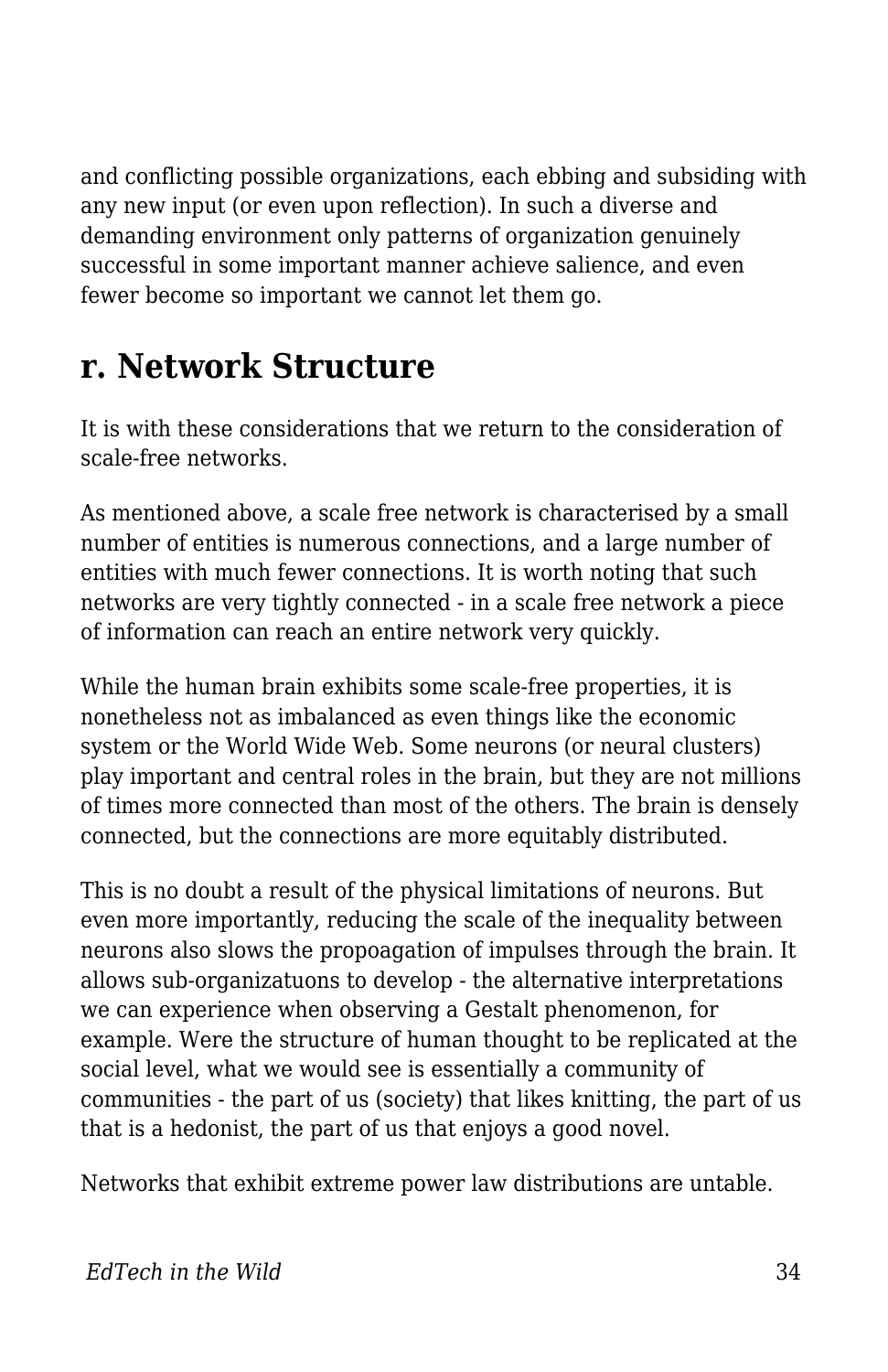Because, though the mechanism of highly connected nodes, a single impulse can be broadcast and accepted by the entire network all at once, there is no constraint should the impulse prove to be destructive or dysfunctional. The extremes in human social behaviour, wrought on a smaller scale by chieftans and kings, and on a global scale by mass media, should serve as ample evidence of this. With nothing to counteract an irrational impulse, the charateristic of the one becomes the characteristic of the whole, and the society spirals into selfdestruction.

Chieftans, kings and broadcast media are inventions. They are ways we represent, in physical form, the set of connections we perceive to be extant in a society. But as interpretations of a complex set of connections, they are subject to individual points of view, prior conceptions and prejudice. As Rousseau observed, when the mechanisms of the whole are put into the hands of the few, the very nature of the whole is interpreted in such a way as to serve the needs of the few.

In order therefore to successfully counterbalance the tendency toward a cascade phenomenon in the realm of public knowledge, the excesses made possible by an unrefrained scale-free network need to be counterbalanced through either one of two mechanisms: either a reduction in the number of connections afforded by the very few, or an increase in the denisity of the local network for individual entities. Either of these approaches may be characterized under the same heading: the fostering of diversity.

For, indeed, the mechansism for attaining the reliability of connective knowledge is fundamentally the same as that of attaining reliability in other areas; the promotion of diversity, through the empowering of individual entities, and the reduction in the influence of wellconnected entities, is essentially a way of creating extra sets of eyes within the network.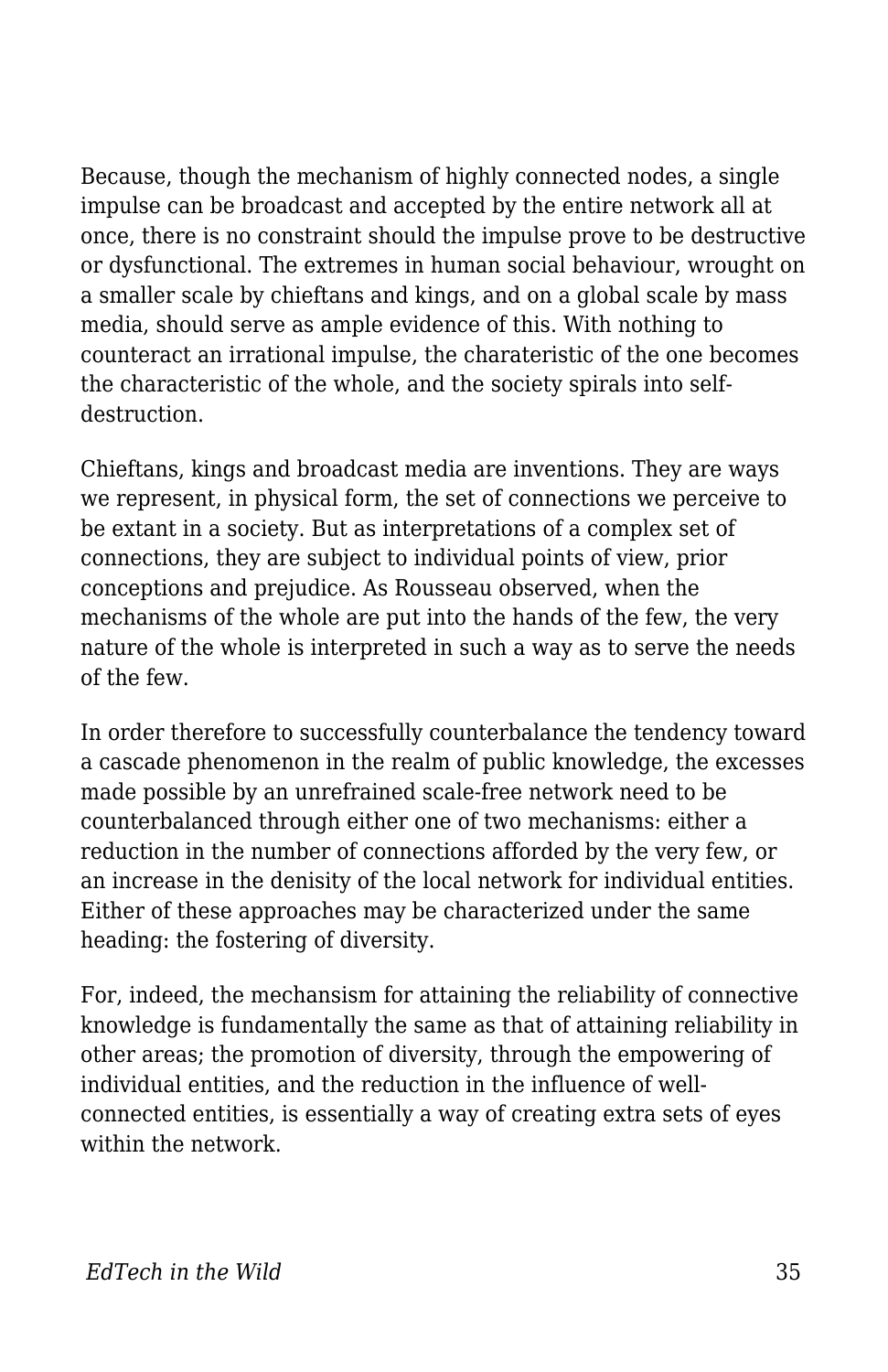#### **s. Truth**

Recently a series of discussions took place regarding the relative 'truth' of entries in Wikipedia, a collection of articles created through a process of collective authoring, and Encyclopedia Britannia, a collection of articles about similar topics written by a series of experts.

Such discussions are difficult to resolve because, as we have seen, what constitutes the 'truth' of the matter is very much a matter of interpretation. Truth, as commonly conceived, is said to be based on facts (and mediated through 'truth-preserving' inference), but if even the simplest observation depends to a great degree on interpretation, then the foundation of truth itself is equally suspect.

And yet this post-modernist attitude to knowledge is difficult to reconcile with our intuitions. We do rely on facts, there is knowledge, and what counts as knowledge has the virtue of being true. And when a body of work such as Wikipedia is examined, some statements are regarded as, and universally aknowledged to be, true, while others (happily a much smaller set) are found to be 'not true'. This, indeed, was the basis on which the Nature comparison of the two encyclopedias was based.

What distinguishes Wikipedia from Britannica is not so much the account of truth it embraces as the process through which it arrives at truth. Wikipedia, much more so than Britannica, represents an instance of connective knowledge - it is an attempt to capture, as public knowledge, what can be observed via the interactions of numerous instances of private knowledge.

It should be clear and obvious at the outset that this is not some process whereby individual points of view are aggregated and averaged - such mechanisms are more evident in entities such as Google and Technorati and Digg. Rather, Wikipedia, through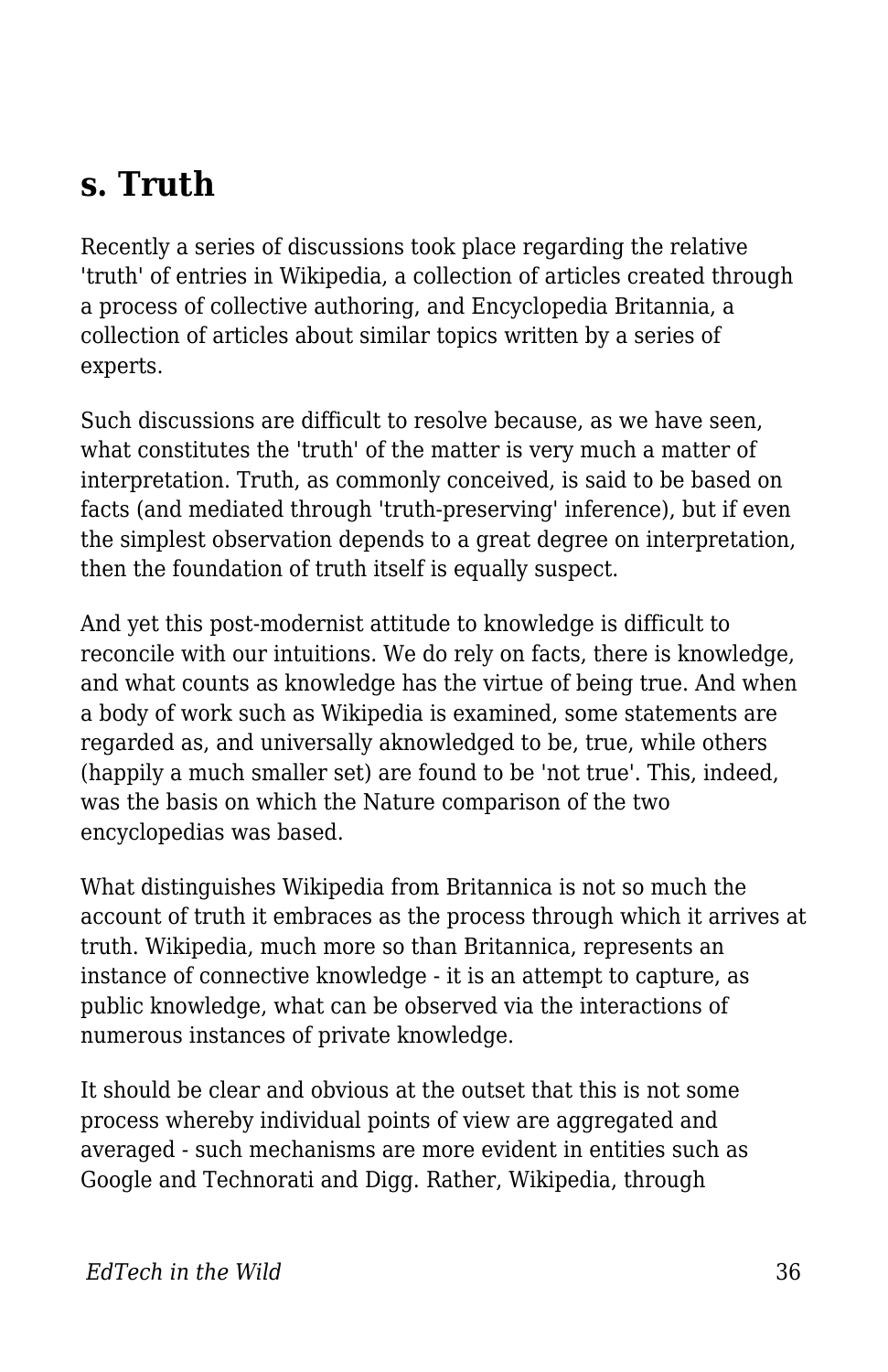iterations of successive editing, captures the output of *interactions* between instances of private knowledge. The majority, typically, does not rule on Wkipedia; what matters is what is produced through the interaction.

In the case of Britannica, the same is the case. The authors, as experts, are typically those immersed in a knowledge community, who have in turn internatized the knowledge (both social and public) possessed by that community. The expert serves as a dedicated *interpreter* of that knowledge, an interpretation that is additionally subject to subsequent interactions with proof-readers and editors.

*A priori*, each approach has an equally plausible claim to being an effective (and reliable) generator of knowledge, which raises the question of how we will resolve the truth of the matter when (inevitably) there exists a point at which one encyclopedia says a statement is true and the other says the opposite.

Truth, in such a case, will come to depend not so much on the facts of the matter, but rather, through an examination of the process through which various types of knowledge are accumulated and interpreted. Just as the reliability of an observation report depends on how the observation is made, so to will the proclamations of connected communities of knowers.

#### **t. Knowing Networks**

Arguably, the following criteria will determine the difference:

First, diversity. Did the process involve the widest possible spectrum of points of view? Did people who interpret the matter one way, and from one set of background assumptions, interact with with people who approach the matter from a different perspective?

Second, and related, autonomy. Were the individual knowers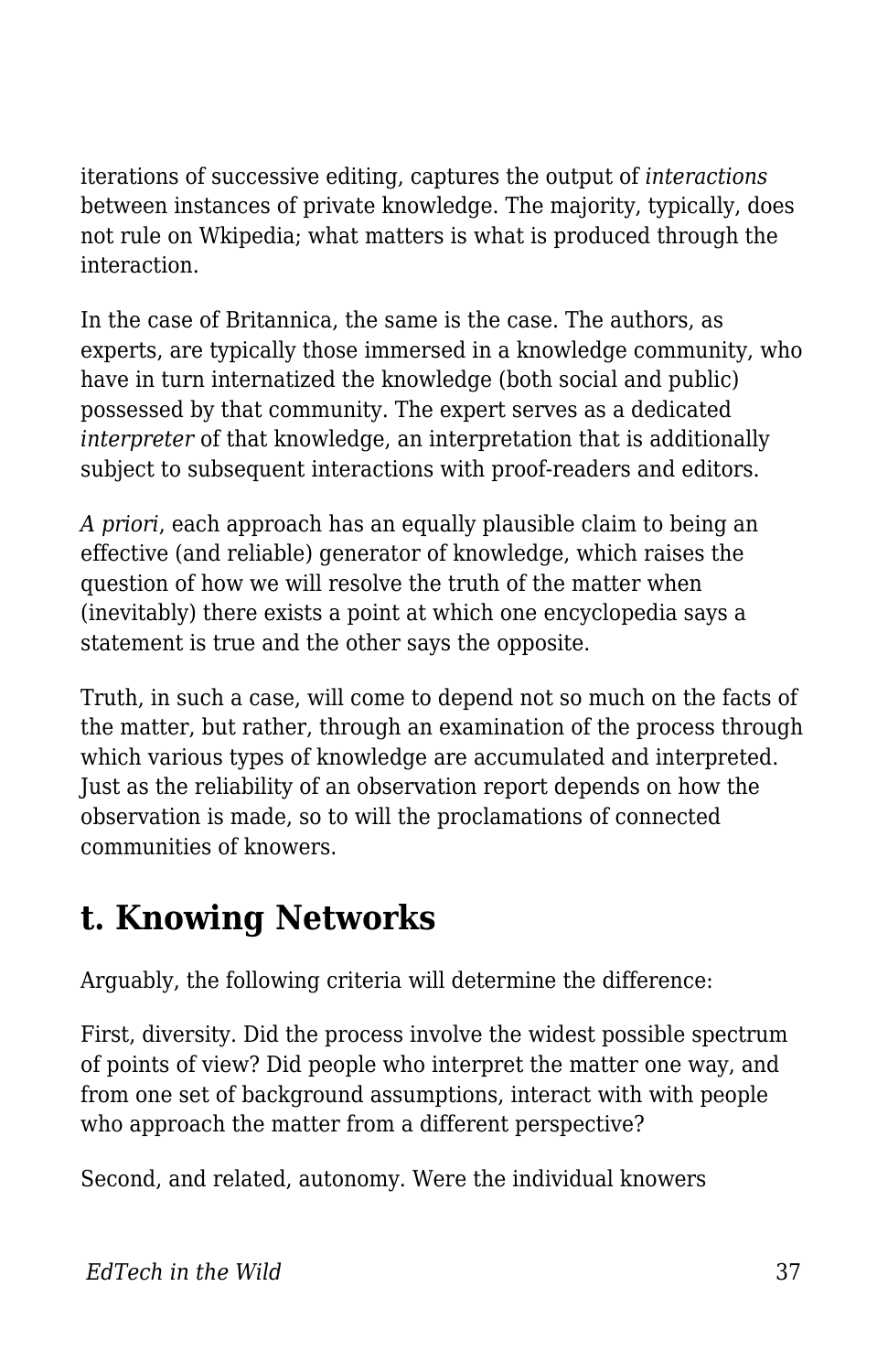contributing to the interaction of their own accord, according to their own knowledge, values and decisions, or were they acting at the behest of some external agency seeking to magnify a certain point of view through quantity rather than reason and reflection?

Third, interactivity. Is the knowledge being producted the product of an interaction between the members, or is it a (mere) aggregation of the members' perspectives? A *different* type of knowledge is produced one way as opposed to the other. Just as the human mind does not determine what is seen in front of it by merely counting pixels, nor either does a process intended to create public knowledge.

Fourth, and again related, openness. Is there a mechanism that allows a given perspective to be entered into the system, to be heard and interacted with by others?

It is based on these criteria that we arrive at an account of a knowing network. The scale-free networks contemplated above constitute instances in which these criteria are violated: by concentrating the flow of knowledge through central and highly connected nodes, they reduce diversity and reduce interactivity. Even where such networks are open and allow autonomy (and they are often not), the members of such networks are constrained: only certain perspectives are presented to them for consideration, and only certain perspectives will be passed to the remainder of the network (namely, in both cases, the perspectives of those occupying the highly connected nodes).

Even where such networks are open and allow autonomy (and they are often not), the members of such networks are constrained: only certain perspectives are presented to them for consideration, and only certain perspectives will be passed to the remainder of the network (namely, in both cases, the perspectives of those occupying the highly connected nodes).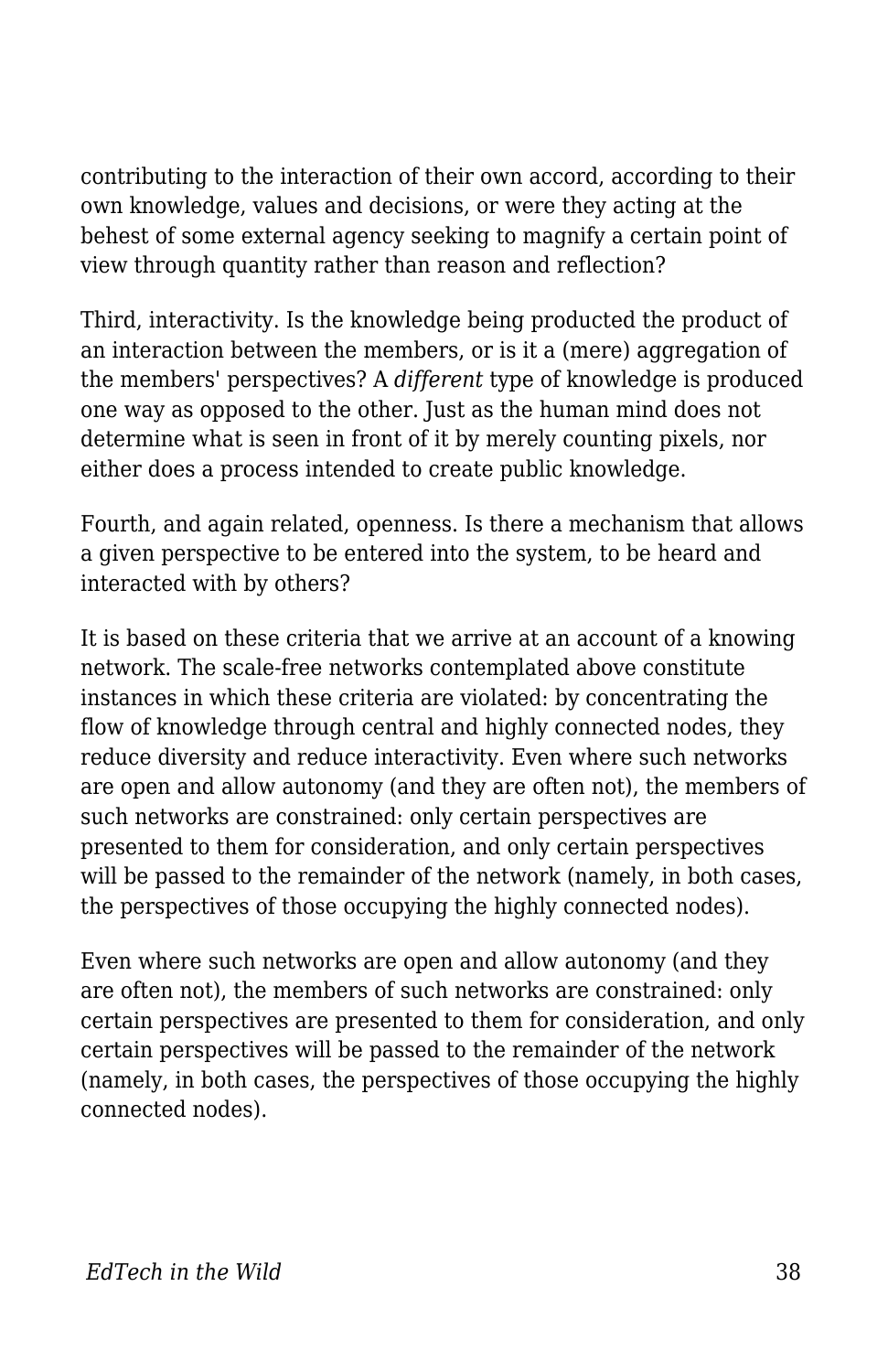#### **u. Remnants**

This new knowledge is not inherently any more reliable than the old. A community that limits its diversity, that becomes closed, is as liable to err as a person who refuses to look around, refuses to take measure. A person, exposed only to limited points of view, with limited opportunities to interact, will be similarly bereft of insight.

It is, after all, a form of knowledge we have had all along, just as we have always have qualities, always had quantities.

Connective knowledge is no magic pill, no simple route to reliability. As the examples mentioned above (part o) demonstrate, a knowledgeforming community can be easily misled or deluded, just as as a person can suffer from delusions and misunderstandings.

Indeed, if anything, the sort of knowledge described here is perhaps even more liable to error, because it is so much more clearly dependent on interpretation. Knowledge derived from a pattern may be formed from a partial pattern; the perceiving mind fills in the gaps of perception. From these gaps spring the seeds of error.

Moreover, as we enter the connected age, we live with remnants of the previous eras, years when connectivity in society was limited, control over perspective maintained by the beneficiaries of scale-free communications networks. History is replete with examples of the mind of one man, or one group in power, distorting the mechanisms of media to their own ends.

The examples range from very large to very small, from the rise of totalitarianism to the propagation of genocide to gender sterotypes, mass media marketing, and propaganda. Practitioners vary from dictators to slave owners to misogynists. The history of repression walks hand in hand with the history of the distortion of connective knowledge.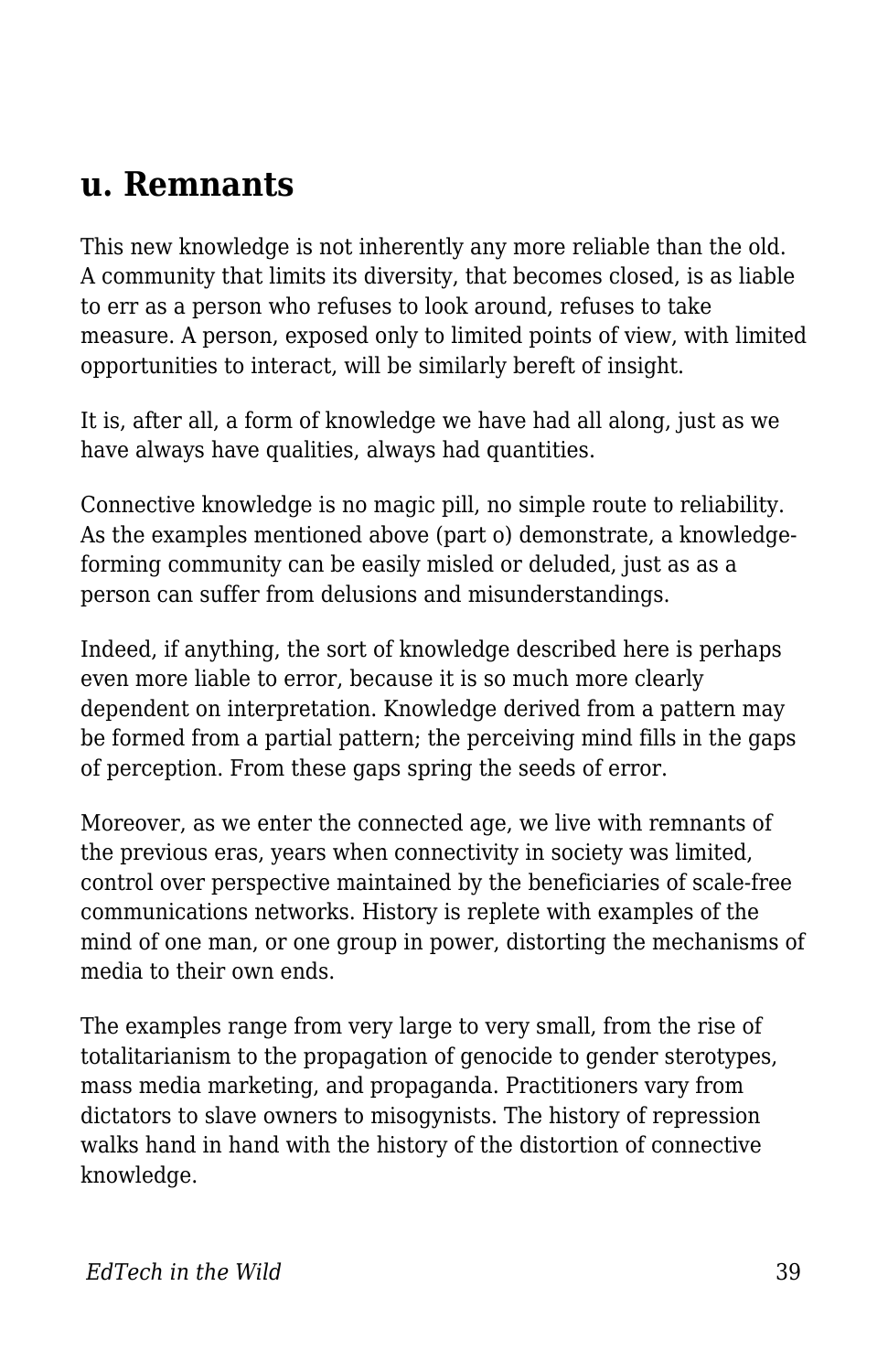The purpose of this paper is not to provide truth, but to point the way toward the correction of these errors, both in ourselves and in our society. To show that, through attention to the underlying framework informing social and public knowledge, we can find a new renaissance, not perfection, but perhaps, a world less filled with ignorance and superstition.

Freedom begins with living free, in sharing freely, in celebrating each other, and in letting others, too, to live free. Freedom begins when we understand of our own biases and our own prejudices; by embracing autonomy and diversity, interaction and openness, we break through the darkness, into the light.



Downes, S. (2019). An Introduction to Connective Knowledge. In R. Kimmons (Ed.), *EdTech in the Wild*. EdTech Books. Retrieved from https://edtechbooks.org/wild/connective\_knowledge